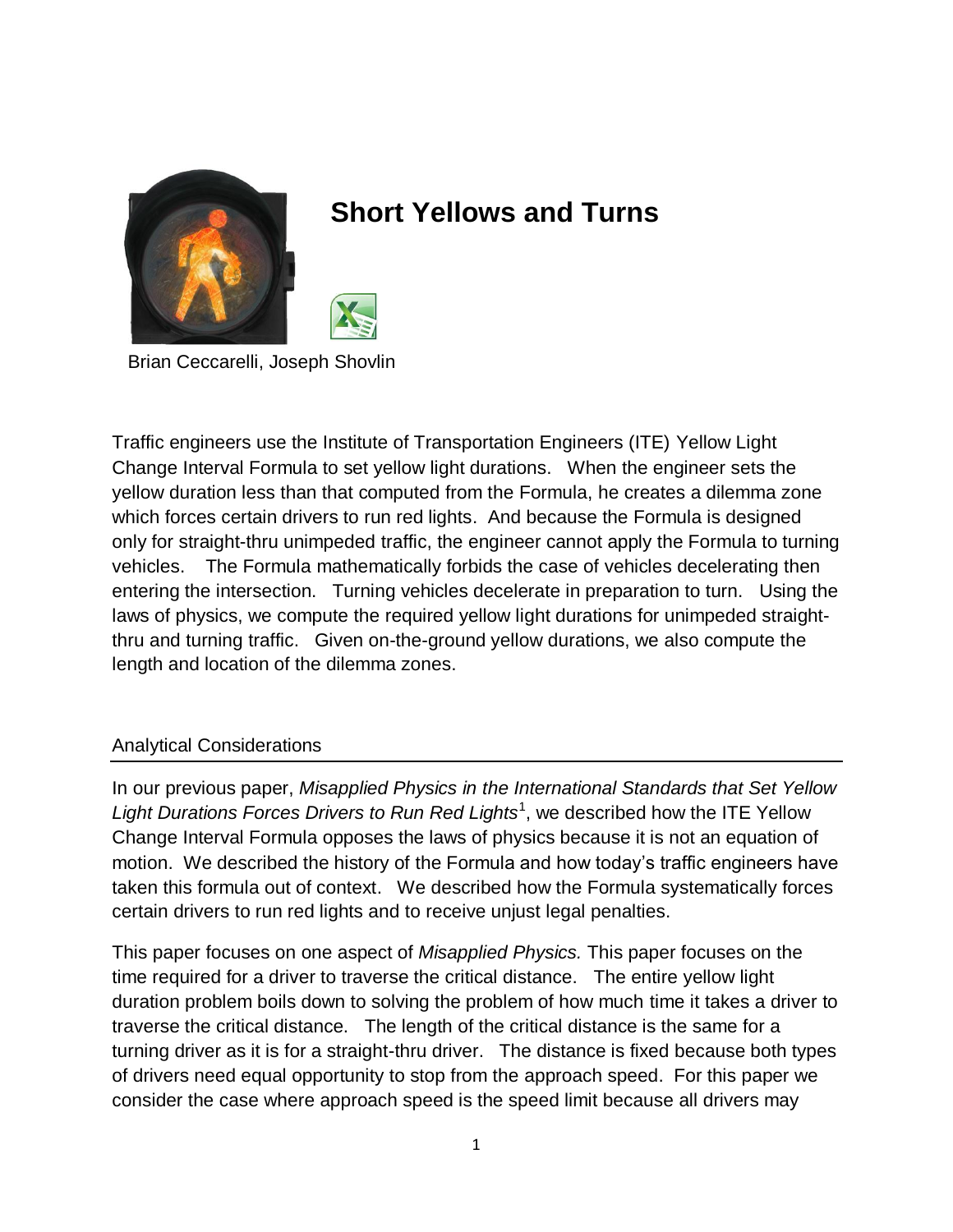legally approach at the speed limit. The only difference between a turning driver and a straight-thru driver is the time it takes to traverse the critical distance. Because turning drivers slow down just before entering the intersection, turning drivers need more time than the Formula provides. Over a fixed distance, slowing down expends more time than not slowing down. Today's traffic engineers have gotten this backwards. Today's engineers give turning drivers less time. We discuss their rationale later.

We start with the ITE Yellow Change Interval Formula. We first consider the straightthru driver. We calculate the critical distance. The critical distance is the distance the driver needs to stop. For the case when the driver commits himself to go, we compute the time he needs to traverse the critical distance at the speed limit. By definition of the ITE Yellow Change Interval Formula, the time it takes for the driver to traverse the critical distance is the duration of the yellow light<sup>2</sup>.

We consider what happens when the engineer shortens the length of the yellow duration. We compute the region on the road where the driver's ability to safely stop ends to the point where the driver's ability to proceed legally begins. This region is called a type 1 dilemma zone<sup>3</sup>. If the driver is in this region when the light turns yellow, the engineer forces him to run a red light.

We then consider the turning driver. As opposed to the straight-thru driver, the turning driver proceeds at the speed limit for a part of the critical distance and decelerates to a comfortable turn execution speed for the remainder of the distance. Given the on-theground yellow time and the turn execution speed, we compute the location and length of the turning driver's type 1 dilemma zone.

Following the descriptions of the failures, we provide a solution.

#### The ITE Yellow Change Interval Formula

Equation 1 is the Formula as it appears in ITE's *Traffic Engineering Handbook*<sup>4</sup> and Traffic Signal Timing Manua<sup>p</sup>. This Formula appears in traffic signal specifications for almost every jurisdiction in the world.

## **Equation 1. ITE Yellow Change Interval Formula**

$$
Y = t_p + \left[\frac{v}{2a + 2Gg}\right]
$$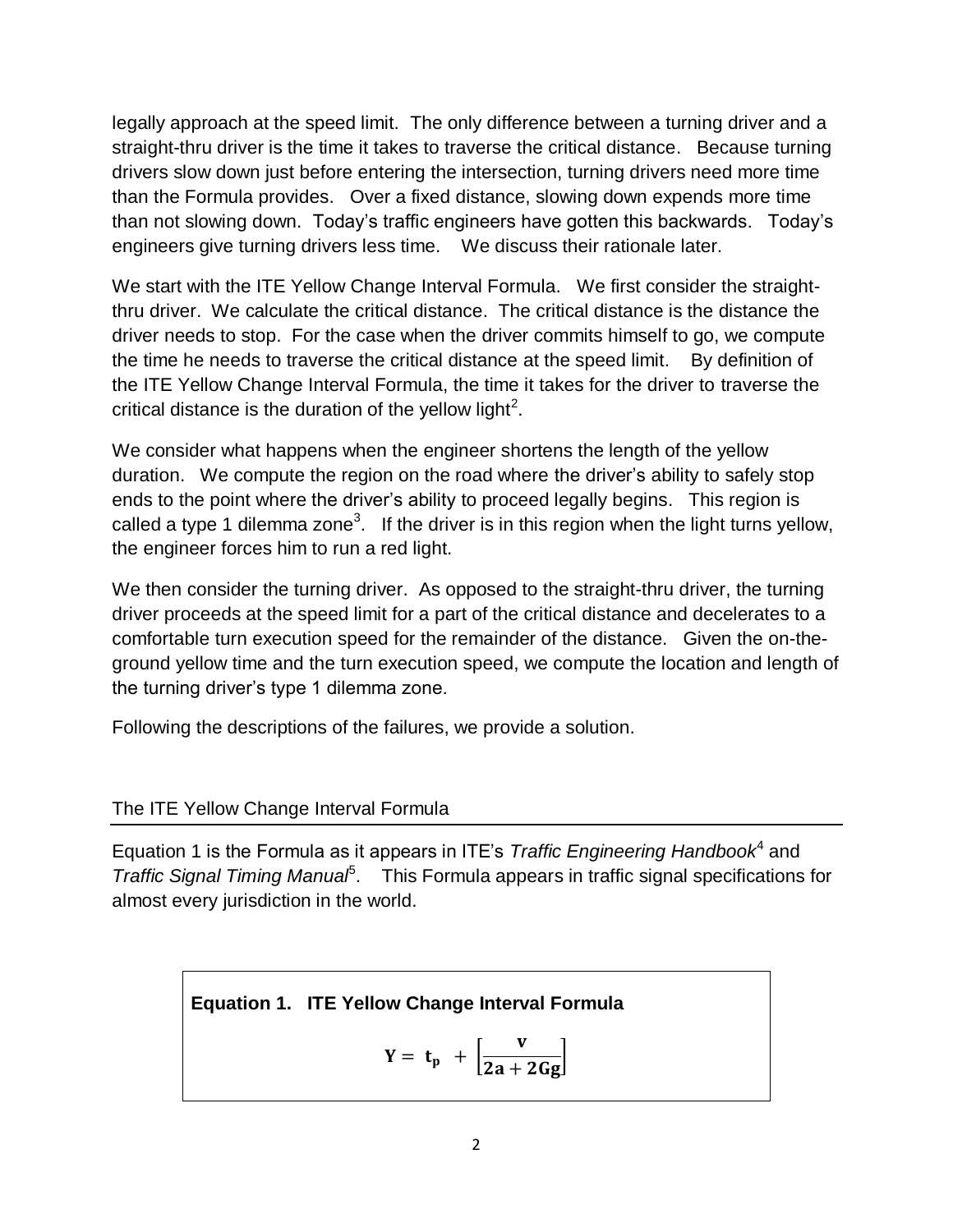| <b>Variable</b> | <b>Description</b>                                                                                                                                 |
|-----------------|----------------------------------------------------------------------------------------------------------------------------------------------------|
| Y               | yellow light duration                                                                                                                              |
| $t_{p}$         | perception/reaction time constant                                                                                                                  |
| $\mathbf{V}$    | vehicle's approach speed.<br>$v \geq$ speed limit<br>If y < speed limit, engineer takes away driver's<br>legal right to travel at the speed limit. |
| a               | safe deceleration constant of vehicle<br>ITE's value = 10 ft/s <sup>2</sup><br>AASHTO's value <sup>6</sup> = 11.2 ft/s <sup>2</sup>                |
| G               | Earth's gravitation acceleration constant                                                                                                          |
| g               | grade of the road in %/100. Downhill is negative<br>grade.                                                                                         |
| $a + Gg$        | effective deceleration of car                                                                                                                      |

Equation 2 expresses the fact that the yellow light duration equals the time it takes for the driver to perceive and decide what to do when the light turns yellow, plus the time it takes for the driver to traverse the safe braking distance at the approach speed.

Eq 2. The Formula is Derived From Braking Distance  
\n
$$
Y = t_p + \frac{\left[\frac{v^2}{2(a+Gg)}\right]}{v}
$$
\n
$$
Y = \frac{K}{2(a+Gg)}
$$
\n
$$
Y = \frac{Safe Braking Distance}{Approach Speed}
$$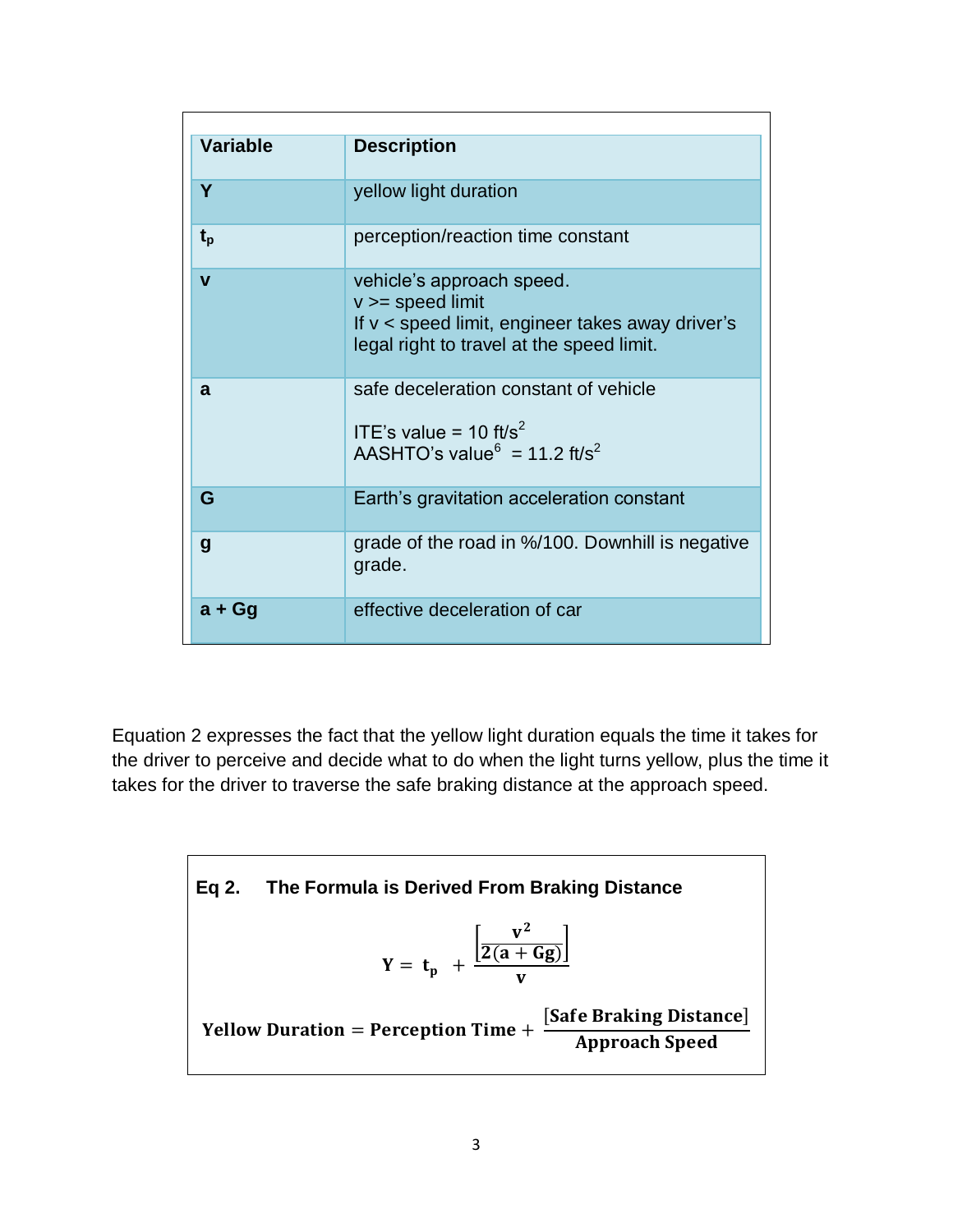Let us define the *critical distance*. In equation 3, traffic engineers define the critical distance as the safe braking distance plus the distance the driver travels during the time that he perceives and reacts to the signal change to yellow<sup>7</sup>.



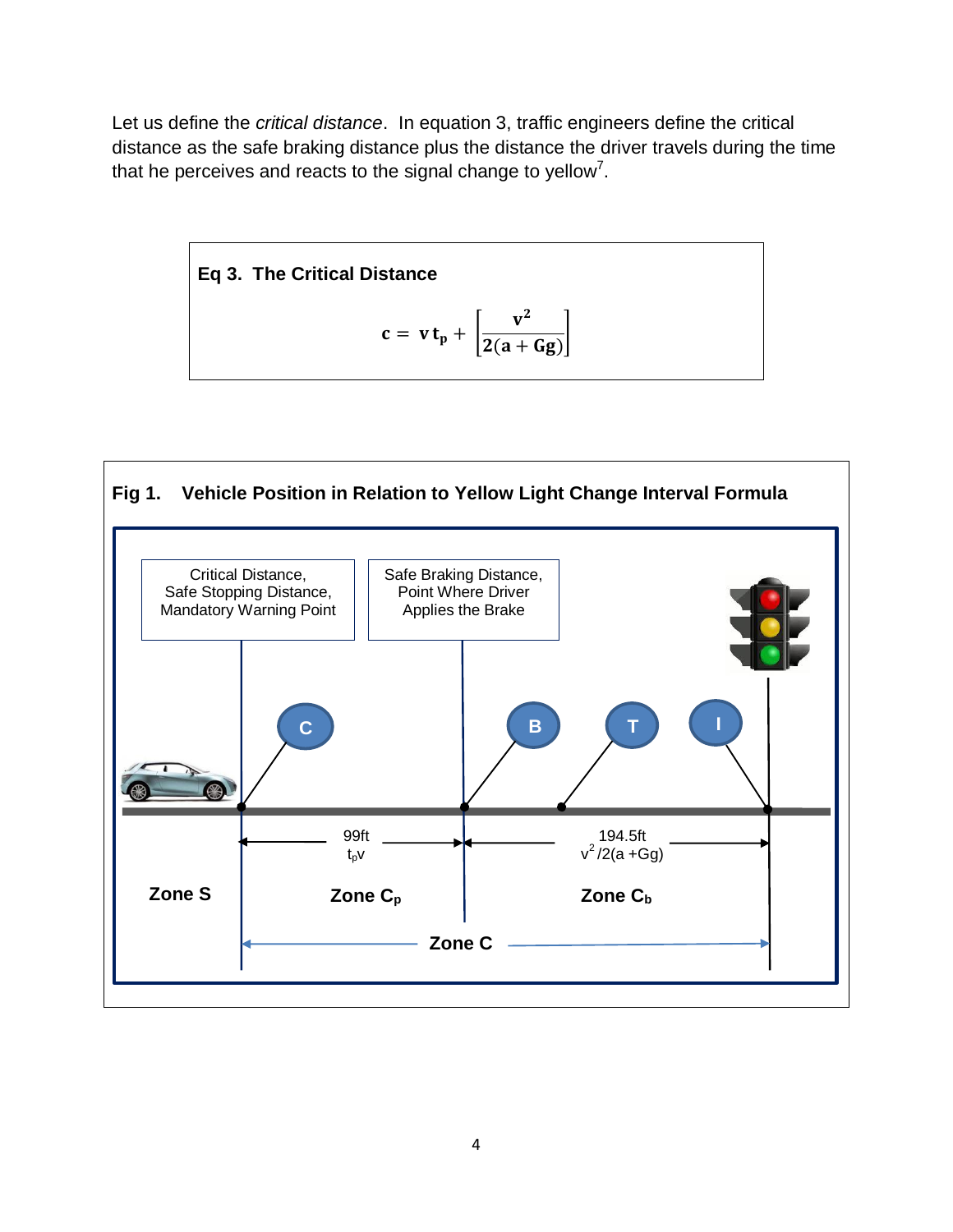## **Table 1. Zones Along the Approach**

| Zone        | <b>Description</b>                                                                                                                                                                                                                                                                                                                                                                                                                                                                                                                                                                                                                                                                                                                                                                                                                                                                                  |
|-------------|-----------------------------------------------------------------------------------------------------------------------------------------------------------------------------------------------------------------------------------------------------------------------------------------------------------------------------------------------------------------------------------------------------------------------------------------------------------------------------------------------------------------------------------------------------------------------------------------------------------------------------------------------------------------------------------------------------------------------------------------------------------------------------------------------------------------------------------------------------------------------------------------------------|
| S           | When the light turns yellow, a driver in zone S must come to stop.<br>He has<br>the distance to stop.                                                                                                                                                                                                                                                                                                                                                                                                                                                                                                                                                                                                                                                                                                                                                                                               |
| $\mathbf C$ | Zone C is the critical distance.                                                                                                                                                                                                                                                                                                                                                                                                                                                                                                                                                                                                                                                                                                                                                                                                                                                                    |
| $C_{\rm p}$ | Zone $C_p$ is the perception-reaction segment of the critical distance.<br>Consider that the light turned yellow when the vehicle crossed point C. The<br>driver has the distance of zone $C_p$ to perceive the signal change, to decide<br>whether to stop or go, and if stop then move his foot to the brake.                                                                                                                                                                                                                                                                                                                                                                                                                                                                                                                                                                                     |
| $C_{b}$     | Zone $C_b$ is the braking segment of the critical distance.<br>Consider that the light turned yellow when the vehicle crossed point C.<br>The Formula assumes that the driver knows the exact location of point B.<br>If the driver decides to stop, his foot must be on the brake by point B and be<br>decelerating at least at rate ( $a + Gg$ ) in order to stop. The signal will have<br>already changed to red by the time he gets to the intersection. The signal<br>will have been red for $(Y - t_p)/2$ seconds.<br>If the driver decides to go, he must proceed into the intersection at constant<br>rate v. If he proceeds at velocity v, he enters the intersection at the exact<br>moment the light turns red. If he accelerates above v; that is he attempts to<br>beat the light, he gives himself a margin of safety and enters the intersection<br>while the light is still yellow. |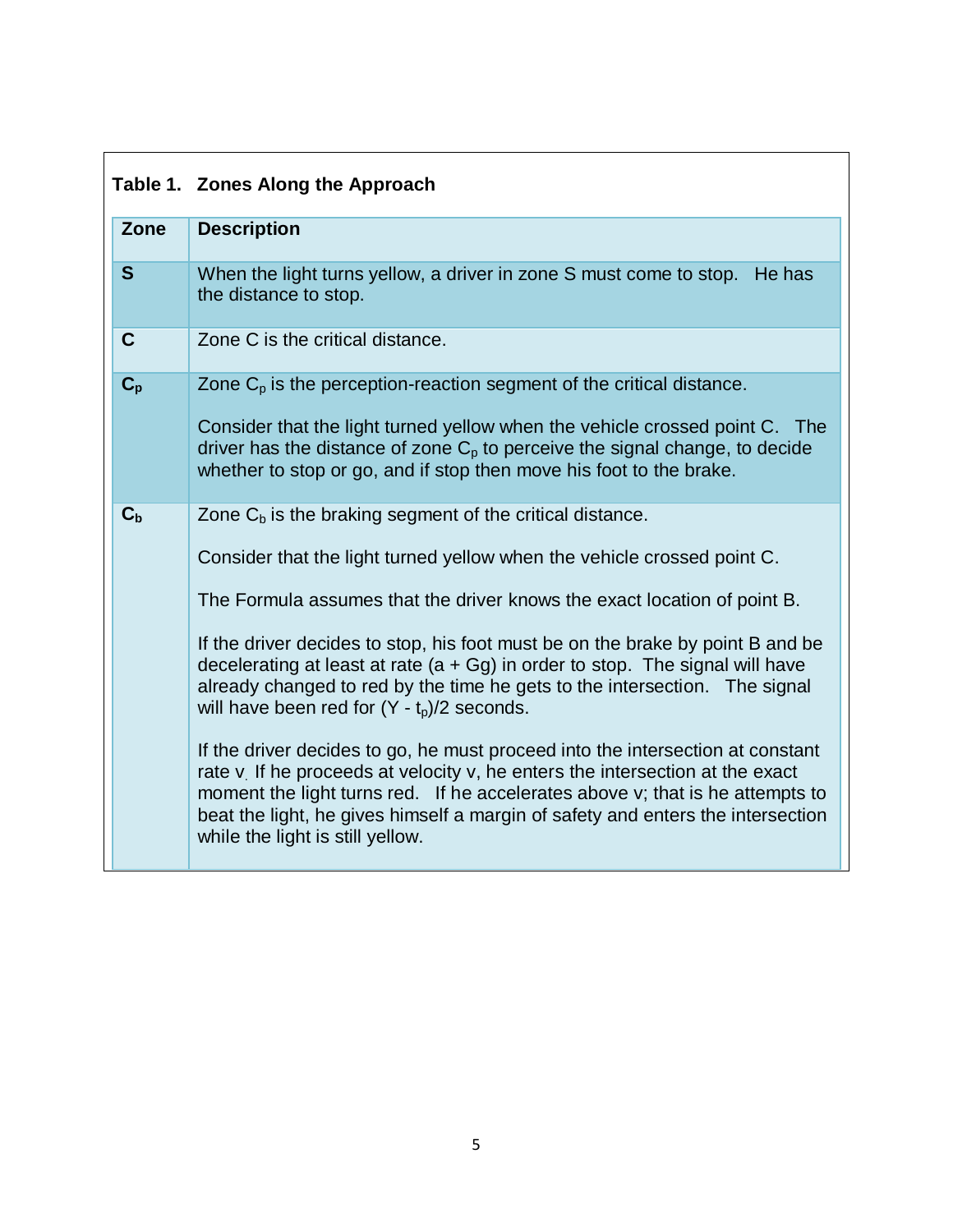|              | Table 2. Points Along the Approach                                                                                                                                                                                                                                                                                   |
|--------------|----------------------------------------------------------------------------------------------------------------------------------------------------------------------------------------------------------------------------------------------------------------------------------------------------------------------|
| <b>Point</b> | <b>Description</b>                                                                                                                                                                                                                                                                                                   |
| $\mathbf C$  | The beginning of the critical distance.                                                                                                                                                                                                                                                                              |
| B            | If the driver decides to stop, point B is the latest he must apply his brakes.<br>All drivers proceed to point B at the speed limit.                                                                                                                                                                                 |
| т            | For a turning driver only.                                                                                                                                                                                                                                                                                           |
|              | For a turning driver committed to enter the intersection, point T is the latest<br>location where the driver can apply the brake in order to safely decelerate to<br>a comfortable turn execution speed. The turn execution speed is the same<br>as the intersection entry speed.                                    |
|              | Point T is closer to the intersection than point B because a turning driver<br>does not decelerate to a stop but rather to about 20 mph. Because the<br>turning driver does not decelerate to the degree as the stopping driver, the<br>turning driver requires less deceleration distance than the stopping driver. |
|              | The turning driver goes the speed limit v up to point T.                                                                                                                                                                                                                                                             |
|              | When the light turns yellow after the driver crosses point C, straight-thru<br>drivers are equally committed to enter the intersection as turning drivers.<br>Both must proceed because both no longer have the distance to react and<br>stop.                                                                       |
|              | The turning driver's foot may or may not be on the brake when the light is<br>green. The only certainty is that the turning driver must apply his brake at<br>point T. The light is not necessarily green at point T. The light may have<br>changed to yellow anywhere between point C and point T.                  |
|              | Point I is the intersection entry point.                                                                                                                                                                                                                                                                             |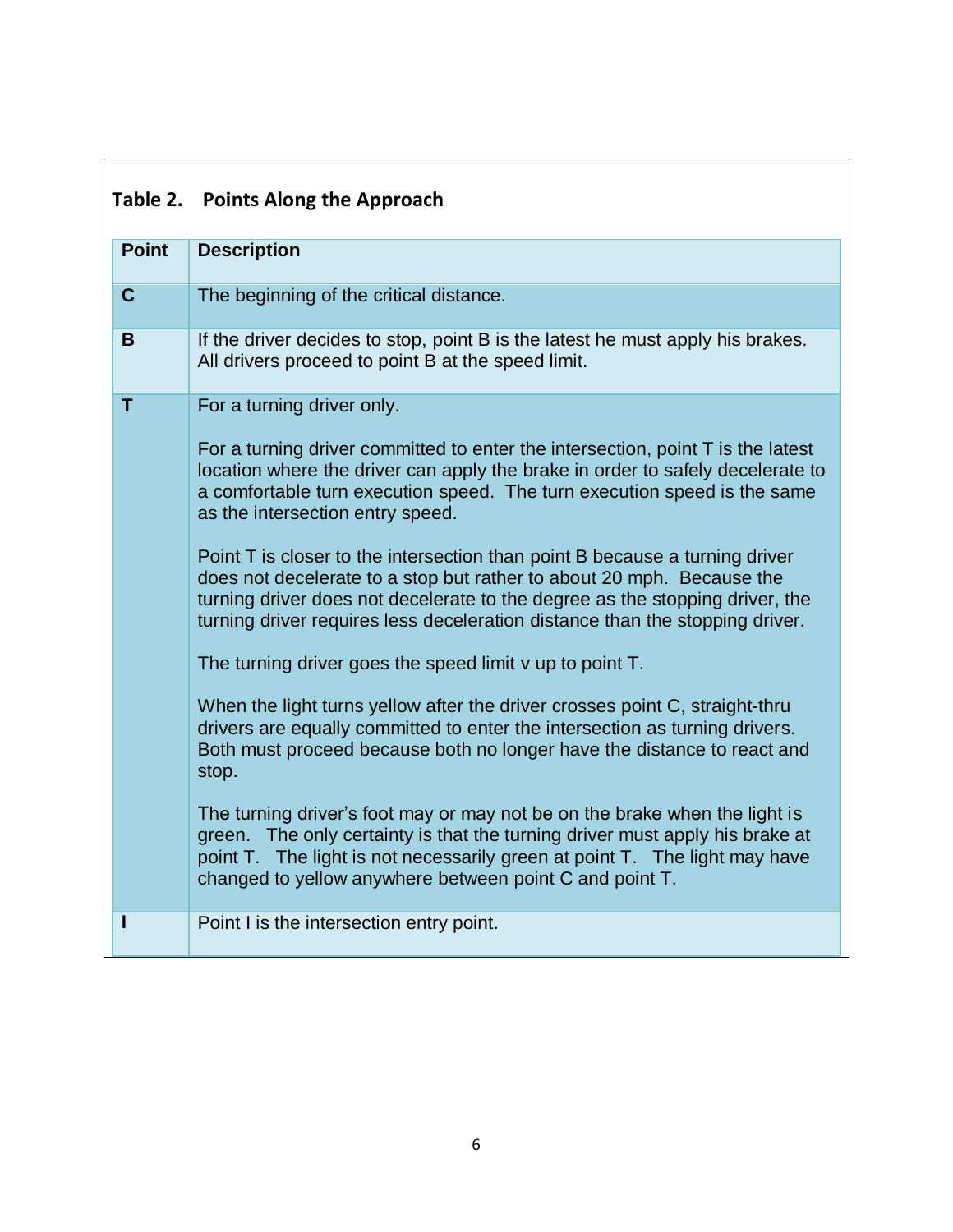|                         | Table 3. Properties of the Formula                                                                                                                                                                                                                                                                                                                                                                                                                                                                                          |  |
|-------------------------|-----------------------------------------------------------------------------------------------------------------------------------------------------------------------------------------------------------------------------------------------------------------------------------------------------------------------------------------------------------------------------------------------------------------------------------------------------------------------------------------------------------------------------|--|
|                         | <b>Property</b>                                                                                                                                                                                                                                                                                                                                                                                                                                                                                                             |  |
| 1                       | An unimpeded zone S driver goes the speed limit. An unimpeded zone S<br>driver has his foot on the accelerator. An unimpeded zone S driver is too<br>far from the intersection to consider braking for any reason.                                                                                                                                                                                                                                                                                                          |  |
| $\mathbf{2}$            | An unimpeded zone S driver needs at least the Formula time to provide him<br>the distance to stop from the speed limit. It does not matter what lane the<br>driver is in. It does not matter if he is in the right lane, the middle lane, the<br>left lane or a turn lane. It does not matter whether he intends to go straight,<br>to turn right, to turn left or to U turn. A zone S driver travelling legally at the<br>speed limit requires the full Formula time in order to receive the required<br>distance to stop. |  |
| $\mathbf{3}$            | The length of the critical distance is a fixed distance. For any speed limit,<br>grade of road and perception time, the Formula computes the same critical<br>distance for all approaching vehicles. The length of the critical distance<br>neither depends on the color of the traffic signal nor the location of the<br>driver's foot or the driver's intent to turn.                                                                                                                                                     |  |
| $\overline{\mathbf{4}}$ | Once the driver crosses point C and then the light turns yellow, the driver<br>must proceed into the intersection. The driver no longer has the enough<br>perception-reaction time and braking distance to stop.                                                                                                                                                                                                                                                                                                            |  |
| 5                       | Once the driver crosses point C and then the light turns yellow, the yellow<br>light must remain yellow for as long as it takes the driver to traverse zone C<br>and cross over the intersection entry point (point I).                                                                                                                                                                                                                                                                                                     |  |
| 6                       | The Formula comes with the precondition that drivers proceeding into the<br>intersection must travel at the speed limit throughout zone C.                                                                                                                                                                                                                                                                                                                                                                                  |  |
| $\overline{7}$          | The Formula comes with the precondition that the drivers proceeding into<br>the intersection must not decelerate for any reason throughout zone C.<br>Acts of deceleration lengthen the time it takes to traverse zone C. The<br>Formula time does not extend to accommodate deceleration.                                                                                                                                                                                                                                  |  |
| 8                       | v in the Formula is the $85th$ percentile velocity of free-flowing traffic at the<br>point C. $v \geq$ speed limit.                                                                                                                                                                                                                                                                                                                                                                                                         |  |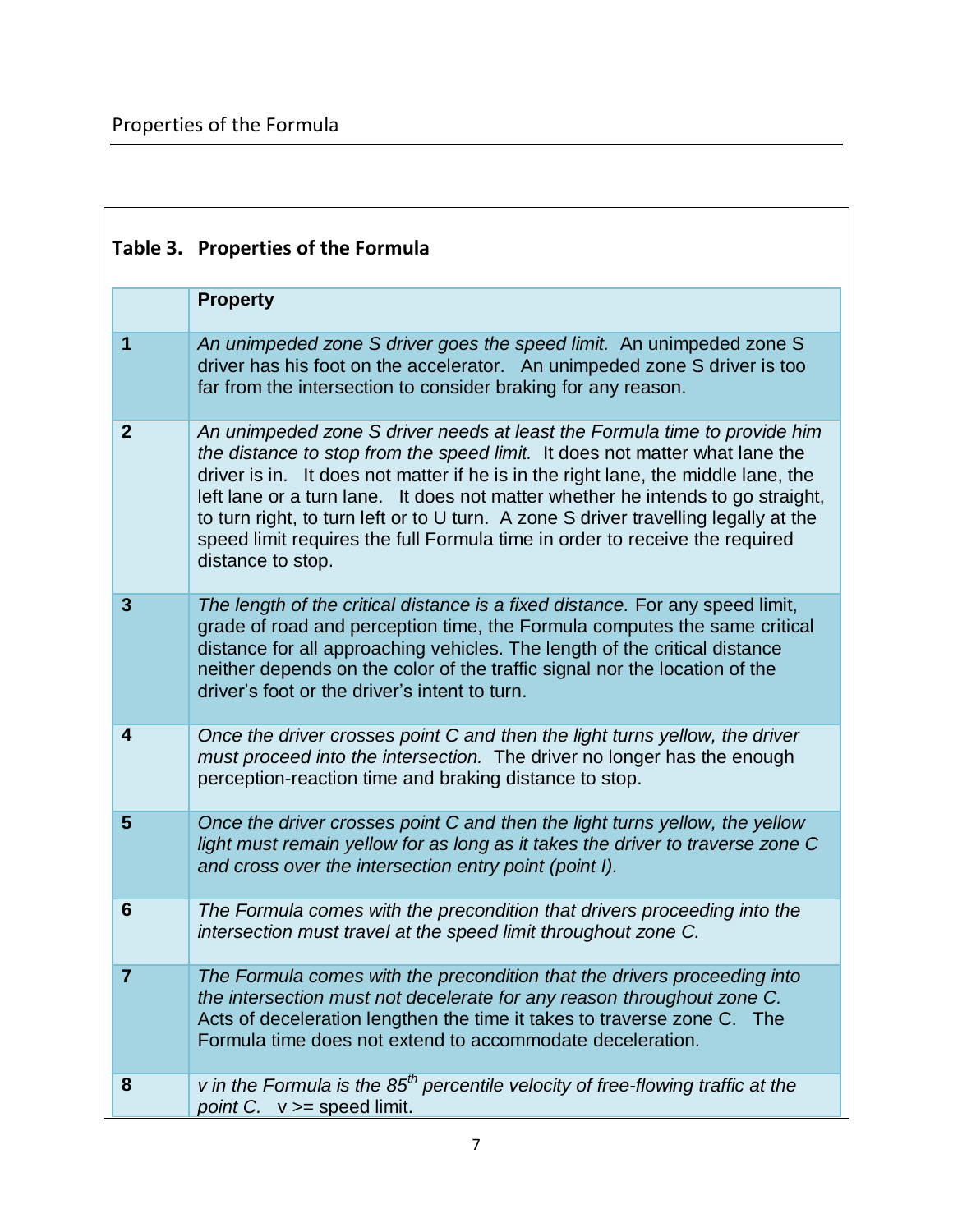| 9  | The Formula always has the potential of creating a type I dilemma zone.<br>Even when the engineer applies the yellow light duration Formula correctly,<br>any obstacle causing a zone C committed driver to slow down will open the<br>possibility that the driver will be forced to run a red light.                                                                                                                                                                                                                                                             |
|----|-------------------------------------------------------------------------------------------------------------------------------------------------------------------------------------------------------------------------------------------------------------------------------------------------------------------------------------------------------------------------------------------------------------------------------------------------------------------------------------------------------------------------------------------------------------------|
| 10 | The Formula always creates a type II dilemma zone, also called an<br>indecision zone. Even when the engineer applies the yellow light duration<br>Formula correctly, the Formula always forces drivers to gamble between<br>stop and go The closer the driver is to point C when the light turns yellow,<br>the harder it is for the driver to make the right guess. If a driver guesses<br>the location of point B incorrectly, he will either have to slam on the brakes<br>or accelerate and beat the light. The Formula is responsible for both<br>behaviors. |

## Assumptions about the Constants

Denos Gazis, the inventor of the Formula, confined his formula to the singular case of an unimpeded driver travelling at a constant speed--the speed limit--through the critical distance<sup>8</sup>. And along with that restriction, Gazis warned traffic engineers that his chosen constants for deceleration and perception-reaction time vary greatly upon human demographic and road situation. Because of the imprecision of these constants, Gazis classified red light runners into two groups: violators and non-violators $9$ . Gazis deemed most red light runners as non-violators who are systematically subjected to the imprecise constants. Gazis then instructed traffic engineers "to educate both the driving public and the law-enforcing agencies as to the exact operational definition of the amber light" so that the police would not condemn everybody<sup>10</sup>. That crucial bit of information has been lost in the advent of red light cameras.

We do not examine or elaborate these established constants. However traffic engineers make false assumptions about these constants, namely that their conservative nature compensates for shorting left turn yellows. We do address those false assumptions.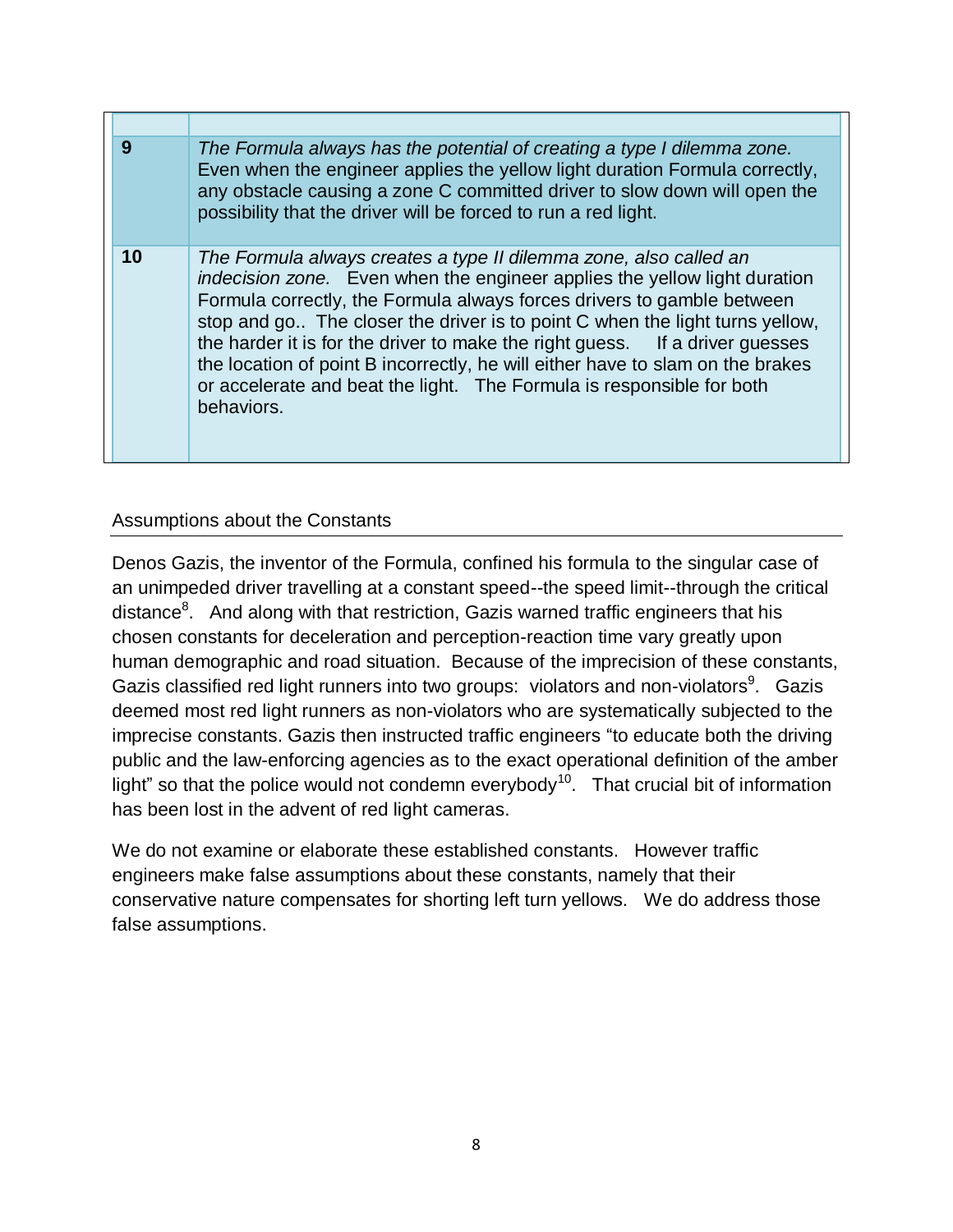| Table 4. Assumptions about the Constants |                                                                                                                                                                                                                                                                                                                                                                                                                                                                                                                                                                                                                                                                                           |  |
|------------------------------------------|-------------------------------------------------------------------------------------------------------------------------------------------------------------------------------------------------------------------------------------------------------------------------------------------------------------------------------------------------------------------------------------------------------------------------------------------------------------------------------------------------------------------------------------------------------------------------------------------------------------------------------------------------------------------------------------------|--|
| <b>Constant</b>                          | <b>Assumption</b>                                                                                                                                                                                                                                                                                                                                                                                                                                                                                                                                                                                                                                                                         |  |
| $t_{p}$                                  | The perception-reaction time. ITE sets this value to 1 second.                                                                                                                                                                                                                                                                                                                                                                                                                                                                                                                                                                                                                            |  |
|                                          | The American Association of State Highway Traffic Officials (AASHTO)<br>recommends 2.5 seconds <sup>11</sup> . Oregon State University recommends 1.5<br>to 3.0 seconds $^{12}$ .                                                                                                                                                                                                                                                                                                                                                                                                                                                                                                         |  |
|                                          | Some traffic engineers assume that the driver's foot is already on the<br>brake when the light turns yellow and therefore the driver does not need<br>perception-reaction time. This assumption is false. About $\frac{1}{3}$ to $\frac{1}{2}$ of the<br>time the driver's foot is on the accelerator during the critical distance.<br>The signal can turn to yellow any point along the way. Refer to Table 2,<br>Point T.                                                                                                                                                                                                                                                               |  |
| a                                        | The underlying assumption of the Formula is that a vehicle's brakes can<br>exert a force to decelerate the vehicle at a rate of at least "a".<br>It does not<br>matter if the vehicle is a 10 ton 18 wheeler or a $\frac{3}{4}$ ton Smart Car.<br>The<br>brakes must be capable of decelerating the vehicle at rate "a".<br><b>The</b><br>heavier the vehicle, the stronger the brakes.                                                                                                                                                                                                                                                                                                   |  |
|                                          | For the deceleration constant, ITE uses 10 ft/s <sup>2</sup><br>AASHTO uses 11.2 ft/s <sup>2</sup> .                                                                                                                                                                                                                                                                                                                                                                                                                                                                                                                                                                                      |  |
|                                          | Some traffic engineers believe 10 ft/s <sup>2</sup> is too conservative. They use that<br>conservative value to justify shorting a turn yellow.                                                                                                                                                                                                                                                                                                                                                                                                                                                                                                                                           |  |
|                                          | Engineers point out that most vehicles can decelerate at 15 ft/s <sup>2</sup> . While<br>that is true, is it also true that 15 ft/s <sup>2</sup> is aggressive and uncomfortable.<br>Also people driving behind you are not prepared to stop that quickly and<br>will most likely rear-end you if you try it.                                                                                                                                                                                                                                                                                                                                                                             |  |
|                                          | The University of Wisconsin did an interesting study <sup>13</sup> on deceleration<br>rates. One of the interesting points is that average deceleration rates<br>significantly vary from one intersection to the next. Among all subject<br>intersections, the University of Wisconsin found that the 15 <sup>th</sup> percentile<br>deceleration rate is about 8 ft/s <sup>2</sup> . The 85 <sup>th</sup> percentile is about 12 ft/s <sup>2</sup> . It<br>so happens that ITE's value is 10 ft/s <sup>2</sup> – right in the middle. That means<br>that at an average intersection, half the vehicles decelerate slower and<br>half the vehicles decelerate faster than ITE's constant. |  |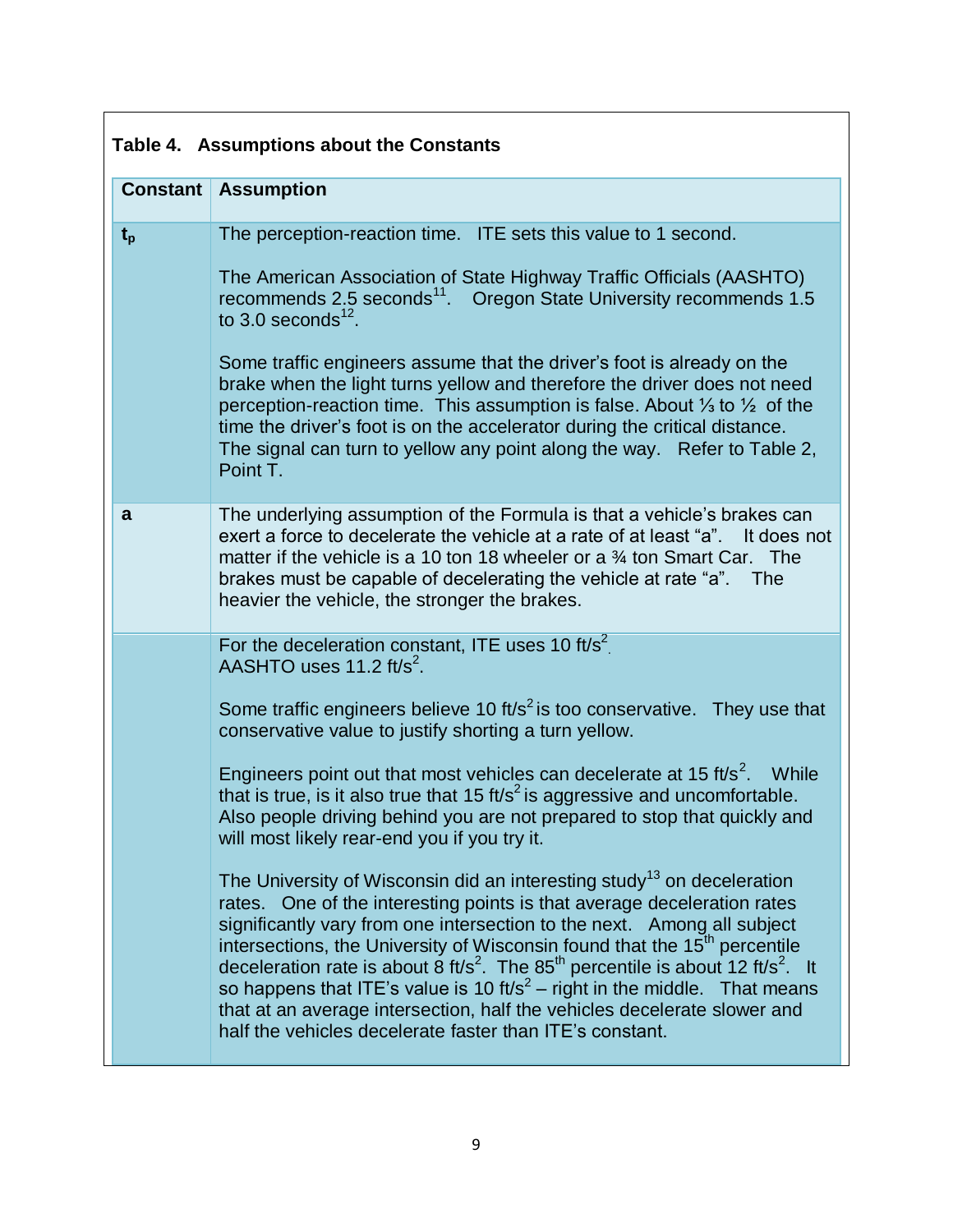#### Problem Defined

We analyze the motion of drivers who pass point C after which the light turns yellow. We do not concern ourselves with drivers in zone S when the light turns yellow. Drivers in zone S stop. Using the laws of physics, we compute the amount of time a zone C driver needs to traverse the critical distance.

Given that the critical distance is a fixed distance (Table 3/Property 3),

- 1. We calculate the yellow change interval necessary for drivers to traverse the critical distance.
- 2. We use the on-the-ground value of the yellow light duration to determine the length and location of the type 1 dilemma zone.

We will use the North Carolina Department of Transportation's (NCDOT) constants for perception/reaction time and deceleration.

$$
t_p = 1.5 \text{ s}
$$

$$
a = 11.2 \text{ ft/s}^2
$$

The Problem of the Straight-Thru Movement Short Yellow

Consider a driver approaching the intersection at 45 mph on a level road.

How much time does the driver need to traverse the critical distance at the speed limit? This will be the required yellow light duration for such a driver.

| <b>Step</b>                           | <b>Equation</b>                                                      |
|---------------------------------------|----------------------------------------------------------------------|
| From Eq 1a.                           | $Y = t_p + \left[ \frac{v}{2(a+Gg)} \right]$                         |
| Eq 5.<br>1.47 converts mph<br>to ft/s | $\left[\frac{5280 \text{ ft/mile}}{3600 \text{ s/hr}}\right] = 1.47$ |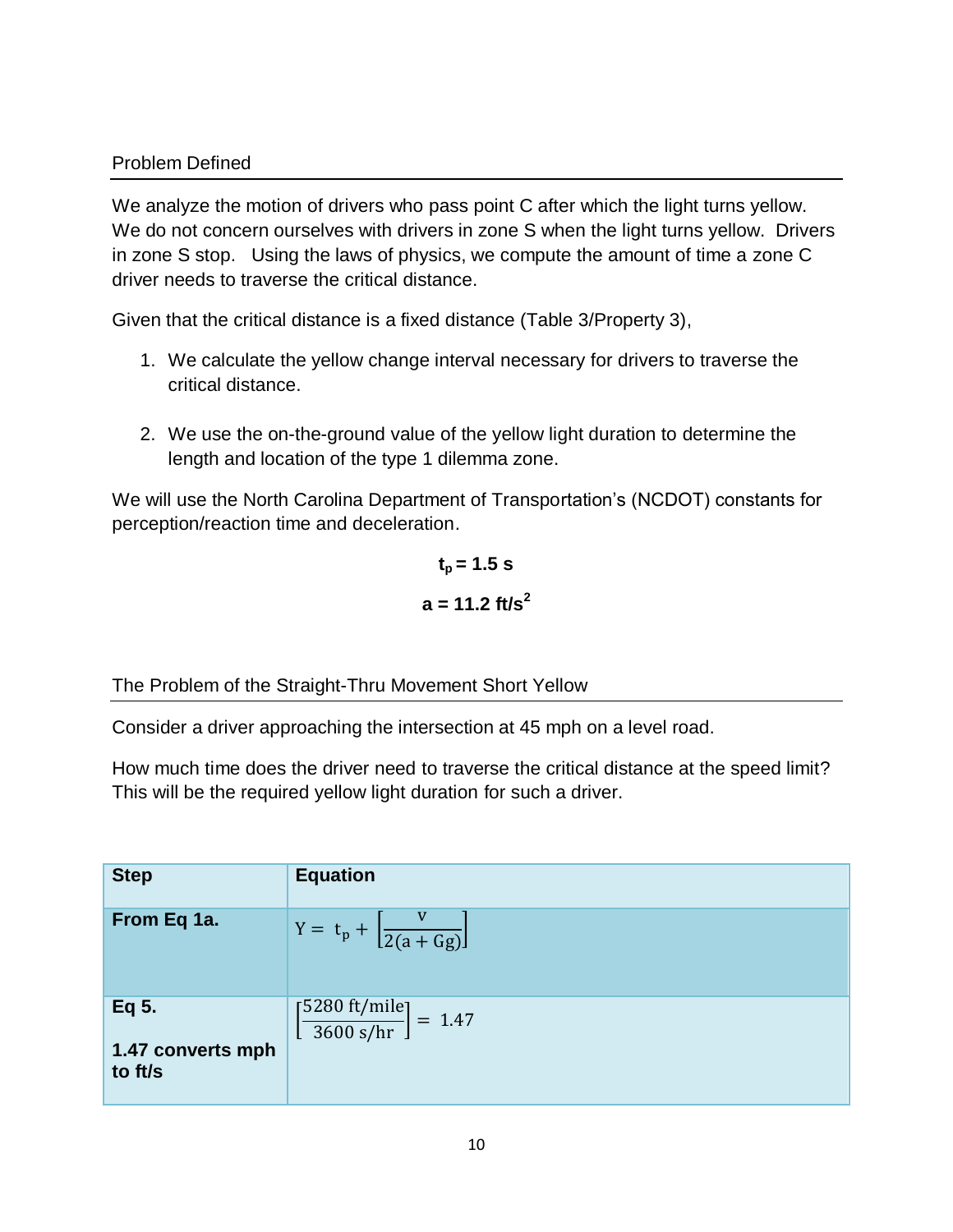| Eq 6. | Y = 1.5 + $\left[\frac{45 * 1.47}{2(11.2 + G * 0)}\right]$         |
|-------|--------------------------------------------------------------------|
| Eq 7. | $Y = 1.5 + [3.0]$                                                  |
| Eq 8. | $Y = 4.5 s$                                                        |
|       | The driver needs 4.5 seconds to traverse the critical<br>distance. |

How long is the critical distance? Where is point C?

| <b>Step</b> | <b>Equation</b>                                                                                                                    |
|-------------|------------------------------------------------------------------------------------------------------------------------------------|
| From Eq 3.  | $c = v t_p + \left  \frac{v^2}{2(a+Gg)} \right $                                                                                   |
| Eq 9.       | c = $45 * 1.47 * 1.5 + \left  \frac{(45 * 1.47)^2}{2(11.2 + G * 0)} \right $                                                       |
| Eq 10.      | $c = 99 + 195$                                                                                                                     |
| Eq 11.      | $c = 294$ ft                                                                                                                       |
|             | The critical distance is 294 feet long.<br>Point C is 294 feet from the intersection.<br>The driver needs 294 feet to safely stop. |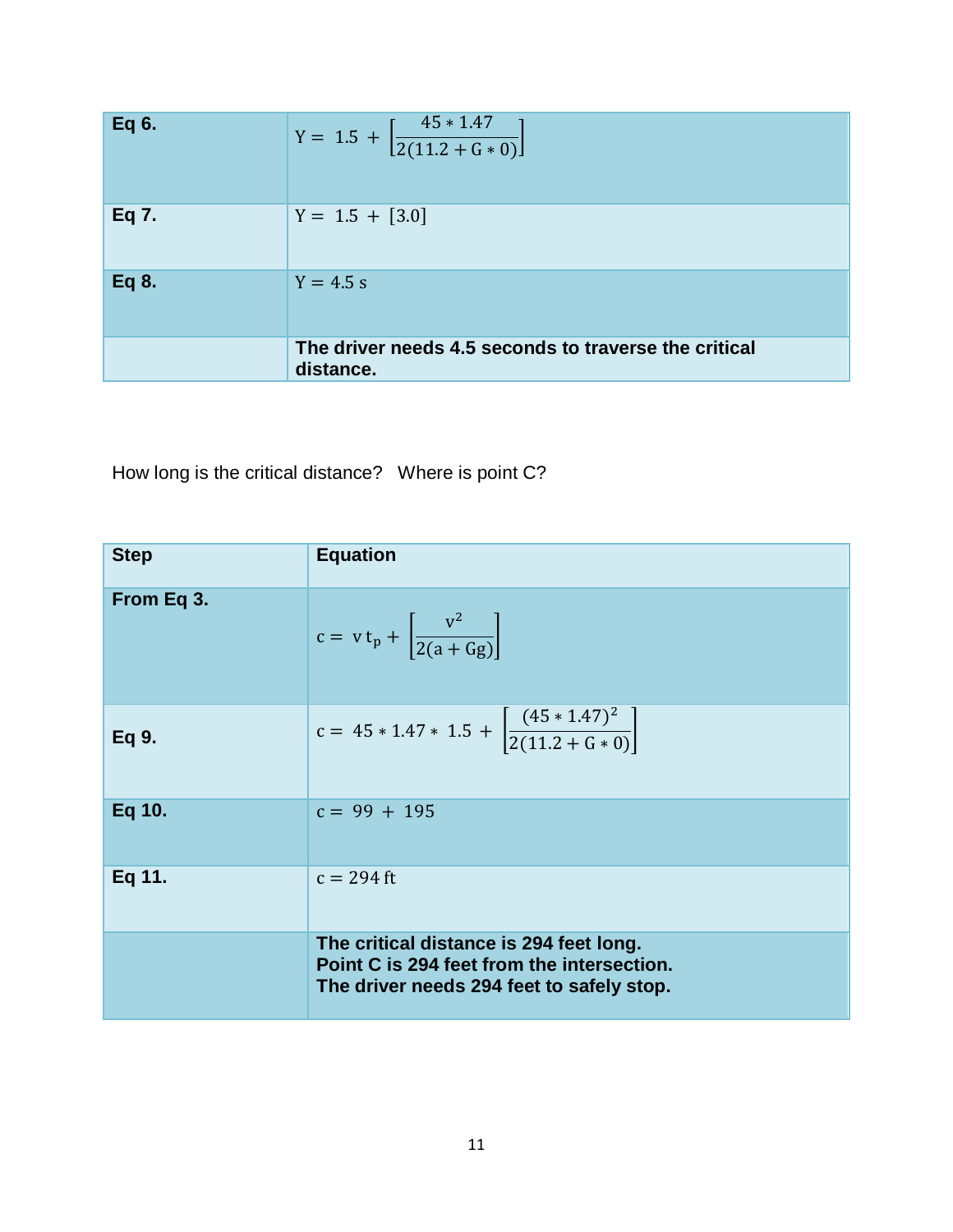But the engineer shorted the yellow light change interval to 4.0 seconds. How far can the driver travel in 4.0 seconds?

| <b>Step</b> | <b>Equation</b>                                |
|-------------|------------------------------------------------|
| Eq 12.      | Distance = rate $*$ time                       |
| Eq 13.      | Distance = $45 * 1.47 * 4.0 = 265$ feet        |
|             | The driver can travel 265 feet in 4.0 seconds. |

What is the length and location of the type 1 dilemma zone? If the driver is travelling within this zone on the onset yellow, he is forced to run a red light.

The start of the dilemma zone is point C—where the driver no longer can stop safely. The end of the dilemma zone is the farthest point from the intersection the driver can be and still enter the intersection before the light turns red.

| <b>Start of Dilemma Zone</b>  | 294 feet from the intersection |
|-------------------------------|--------------------------------|
| <b>End of Dilemma Zone</b>    | 265 feet from the intersection |
| <b>Length of Dilemma Zone</b> | 32 feet                        |

The actual yellow light change interval is 3.0 seconds. How far can the driver proceed in 3.0 seconds? What is the size of the dilemma zone?

| <b>Step</b> | <b>Equation</b>                                |
|-------------|------------------------------------------------|
| Eq 12.      | distance = $rate * time$                       |
| Eq 13.      | distance = $45 * 1.47 * 3.0 = 198$ feet        |
|             | The driver can travel 198 feet in 3.0 seconds. |

| <b>Start of Dilemma Zone</b>  | 294 feet from the intersection |
|-------------------------------|--------------------------------|
| <b>End of Dilemma Zone</b>    | 198 feet from the intersection |
| <b>Length of Dilemma Zone</b> | 96 feet                        |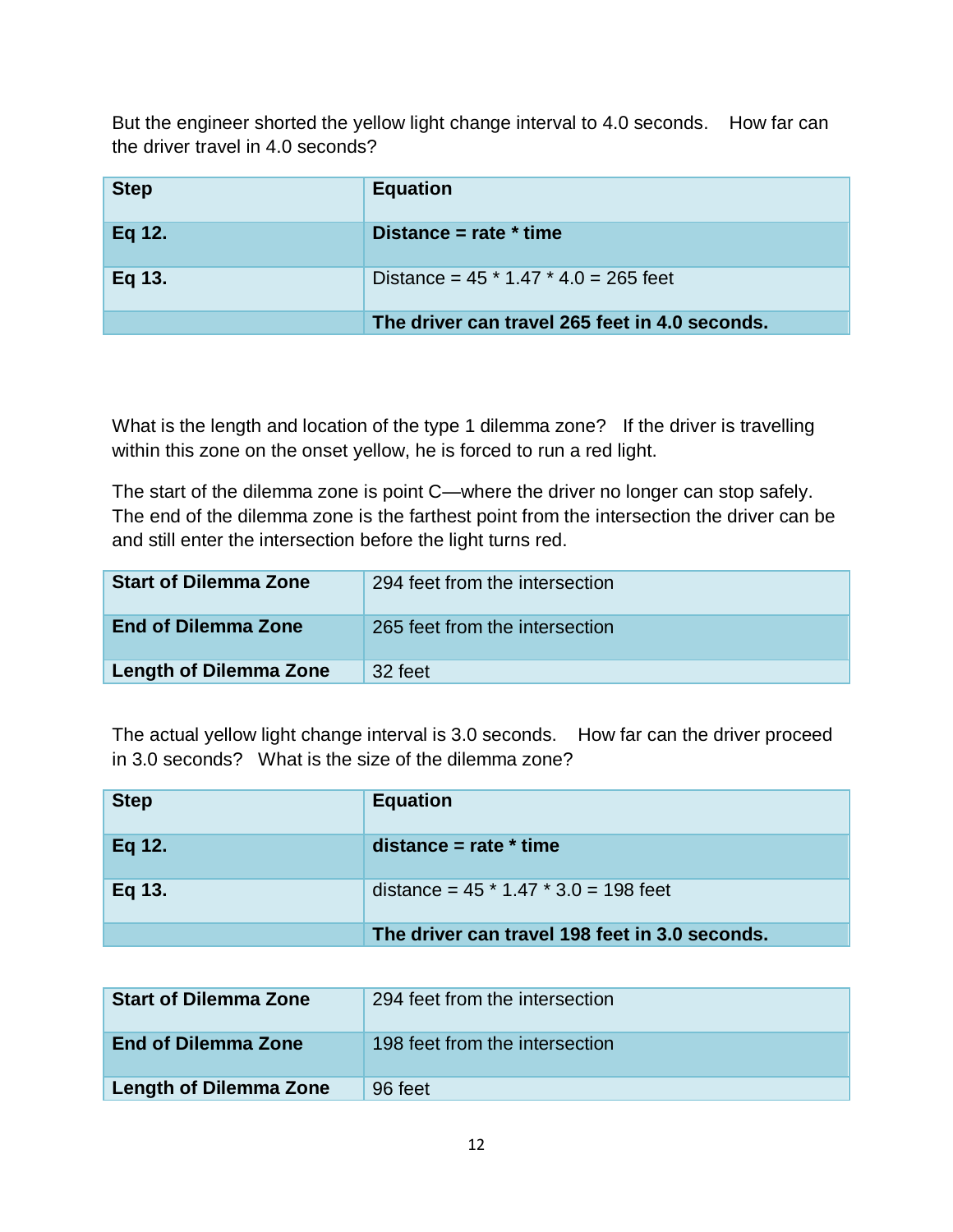The act of applying the ITE Formula to turning yellow change intervals is the mathematical equivalent of shorting a yellow duration for straight-thru movement.

The following figure illustrates the problem for the turning driver.



**Fig 2. The Critical Distance for a Committed Turning Driver**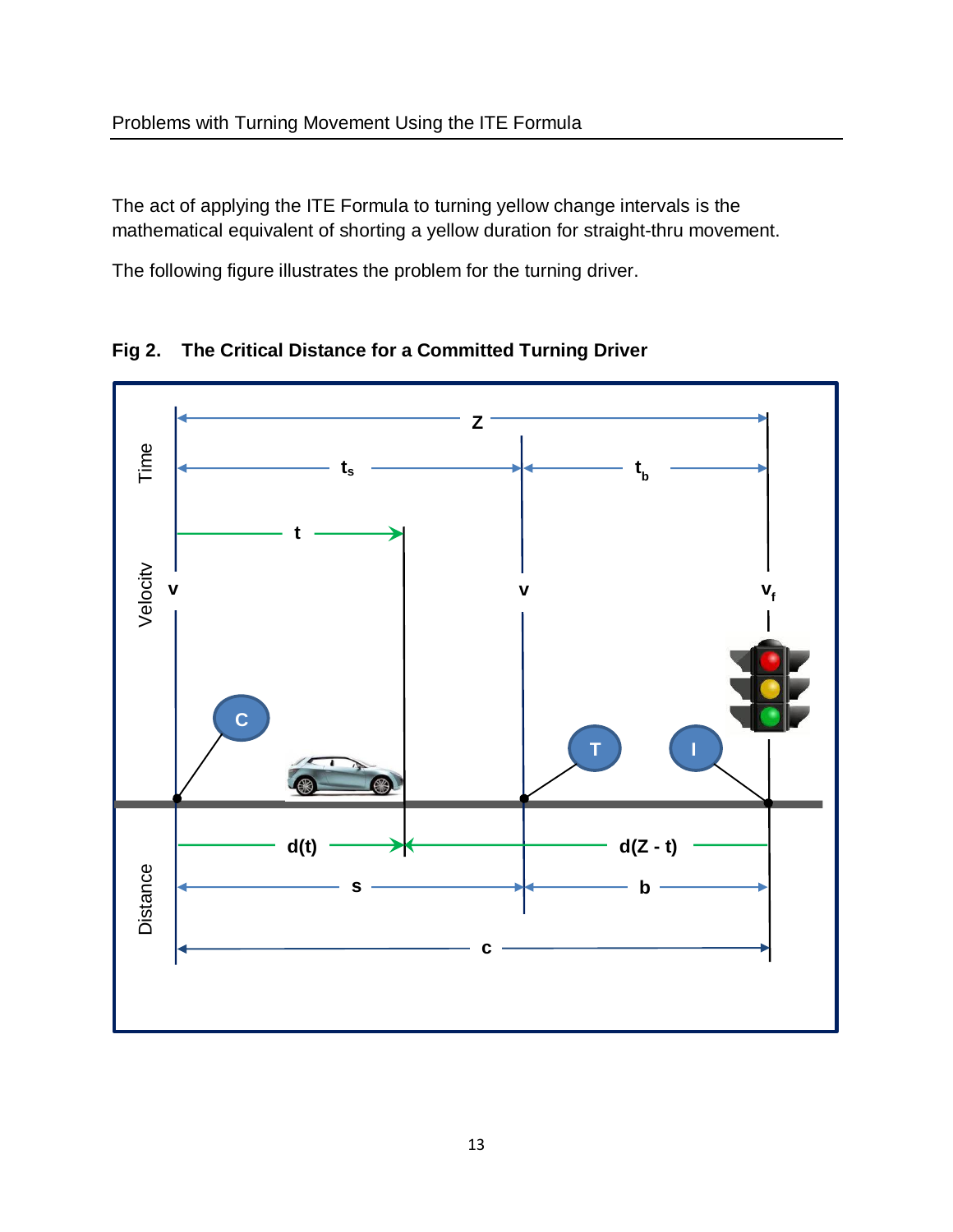| Eq | <b>Variable</b> | <b>Description</b>                                                                                                                                       |
|----|-----------------|----------------------------------------------------------------------------------------------------------------------------------------------------------|
| 14 | $\mathbf C$     | The critical distance<br>$c = vt_p + \left  \frac{v^2}{2(a + Gg)} \right $                                                                               |
|    | $\mathsf{V}$    | Initial velocity. The speed limit in this case.                                                                                                          |
|    | $V_f$           | The intersection entry velocity.                                                                                                                         |
| 15 | $t_{b}$         | Time vehicle takes to decelerate from $v$ to $v_f$ at<br>deceleration <sup>14</sup> a:<br>$t_b = \frac{v - v_f}{a + G\sigma}$                            |
| 16 | $\mathsf b$     | Distance vehicle travels while decelerating <sup>14</sup> :<br>$b = \frac{v^2 - v_f^2}{2(a + Gg)}$                                                       |
| 17 | S               | Distance vehicle travels until driver applies brake in order<br>to get ready to turn. The distance from point C to point<br>T.<br>$s = c - b$            |
| 18 | $t_s$           | Time vehicle takes to travel from point C to the point<br>where driver begins to brake.<br>$t_s = \frac{s}{v}$                                           |
| 19 | Z               | Time it takes vehicle to traverse the critical distance. This<br>is the required yellow light change interval for turning<br>traffic.<br>$Z = t_s + t_h$ |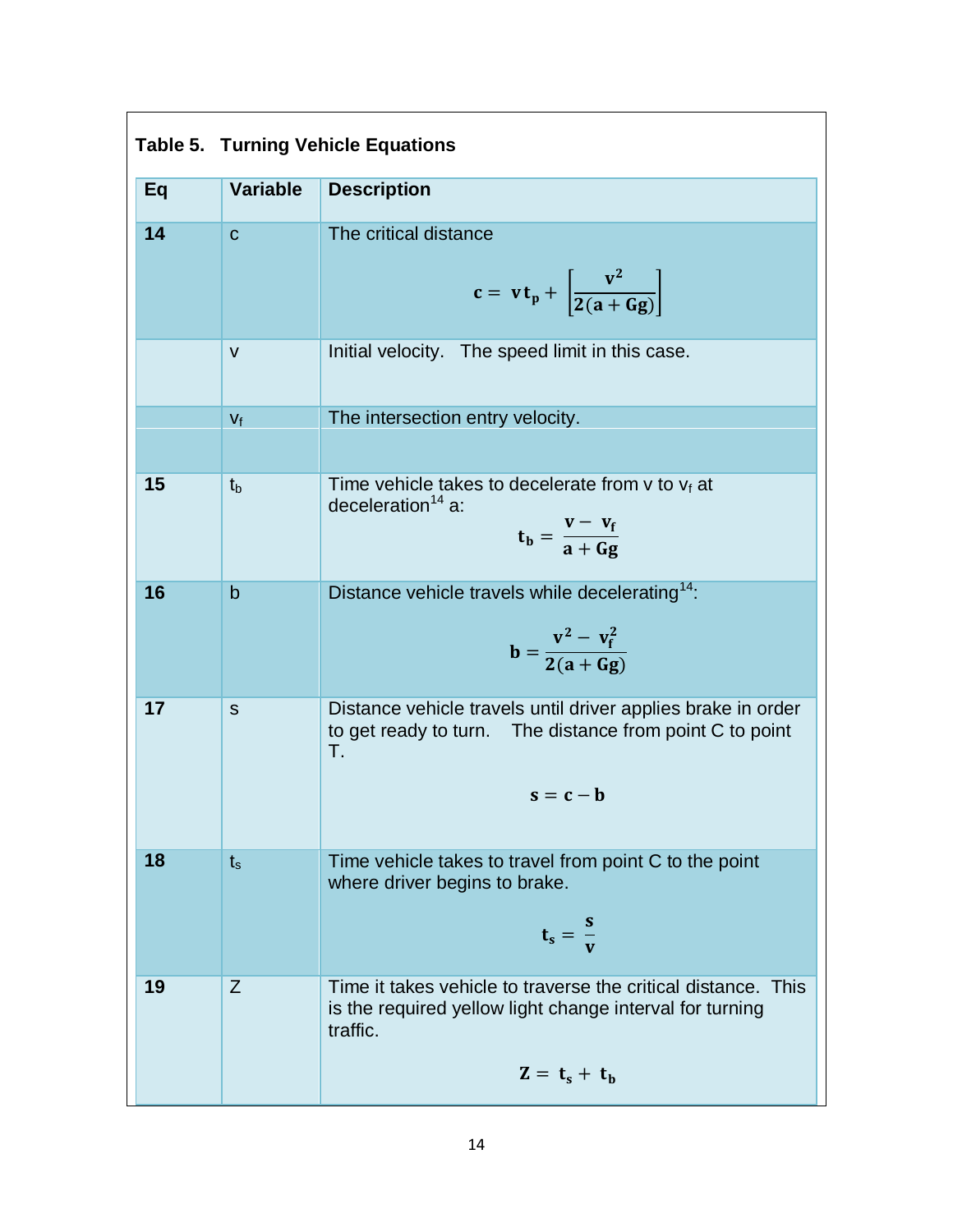|    | $\mathbf t$                | Time vehicle has travelled once arriving at point C.                                                                                                                                          |
|----|----------------------------|-----------------------------------------------------------------------------------------------------------------------------------------------------------------------------------------------|
|    | d(t)                       | Distance vehicle travels into critical distance in time t. $t =$<br>0 when driver crosses point C.                                                                                            |
| 20 | d(t)<br>$t \leq t_s$       | $d(t) = vt$                                                                                                                                                                                   |
| 21 | d(t)<br>$t_s < t \leq t_b$ | Time $(t - t_s)$ has elapsed since driver began braking.<br>What is the distance <sup>9</sup> the vehicle travelled in that time?<br>$d(t) = s + v(t - t_s) - \frac{1}{2}(a + Gg)(t - t_s)^2$ |
|    | y                          | Actual yellow time                                                                                                                                                                            |
|    | $\mathbf C$                | Beginning of dilemma zone                                                                                                                                                                     |
| 21 | $Z - y$                    | The time it takes the driver to travel from the point C to<br>the end of the dilemma zone.                                                                                                    |
| 22 | $d(Z - y)$                 | The location of the end of the dilemma zone. At this<br>distance from the intersection, a vehicle can proceed and<br>enter the intersection while the light is still yellow.                  |
| 23 | D                          | Length of dilemma zone.<br>$\mathbf{D} = \mathbf{c} - \mathbf{d}(\mathbf{Z} - \mathbf{y})$                                                                                                    |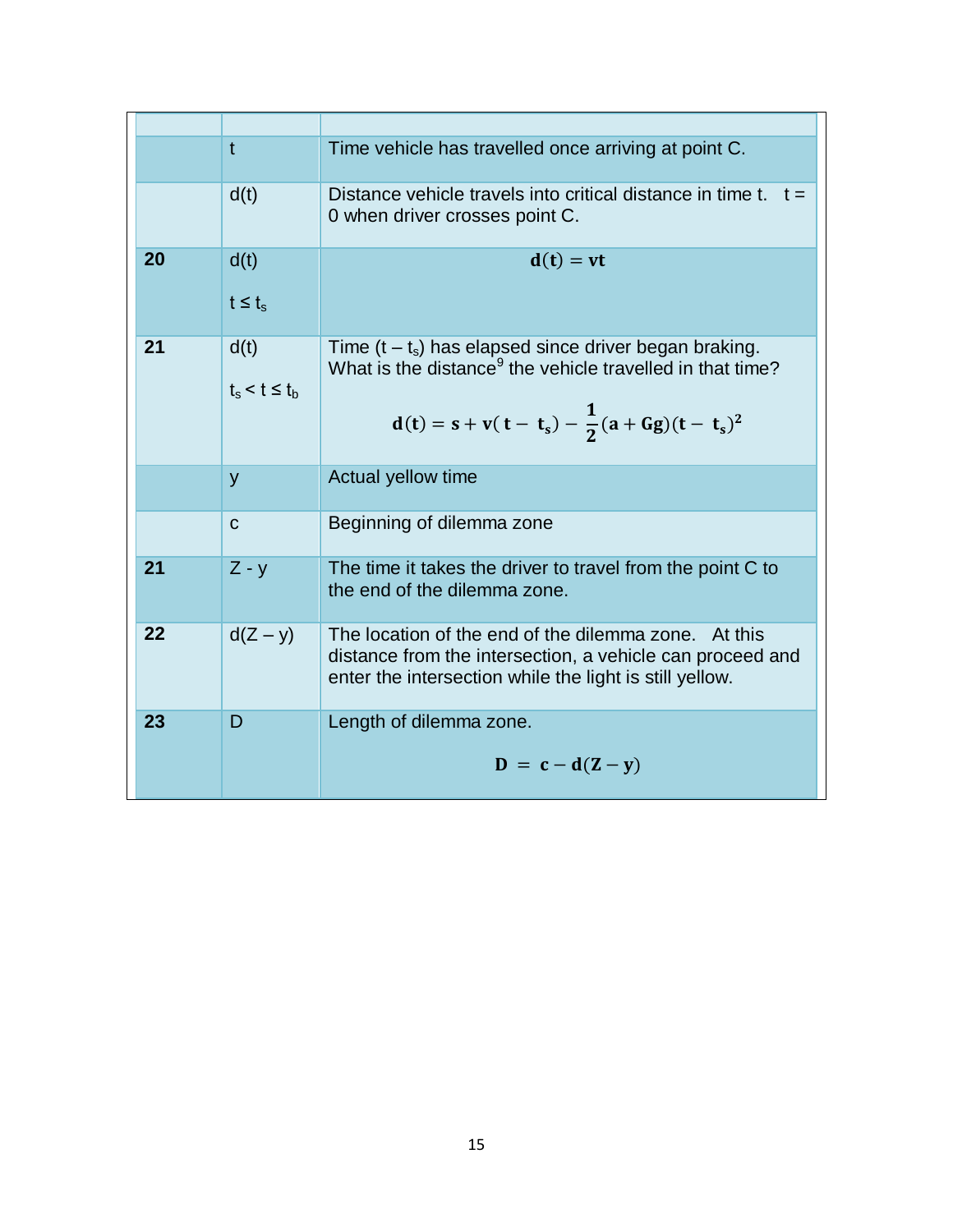Using the equations above, here are computed values<sup>15</sup> for a 45 mph vehicle on a level road.

## **Table 6. Traversal Times for a Vehicle with Different Intersection Entry Speeds**

The vehicle approaches at 45 mph.

The critical distance is 294 feet.

The ITE Formula-computed yellow change interval is 4.5 seconds.

Z is the required yellow change interval.

| #                       | y                                   | $V_{f}$                                   | Z.                                                  |                                  |
|-------------------------|-------------------------------------|-------------------------------------------|-----------------------------------------------------|----------------------------------|
|                         | <b>Actual Yellow</b><br><b>Time</b> | <b>Intersection</b><br><b>Entry Speed</b> | <b>Time To Traverse</b><br><b>Critical Distance</b> | Length of<br><b>Dilemma Zone</b> |
| 1                       | 3.0 s                               | 25 mph                                    | 5.0 s                                               | 134 ft                           |
| $\overline{2}$          | 3.0 s                               | 20 mph                                    | 5.4s                                                | $155$ ft                         |
| $\overline{\mathbf{3}}$ | 3.0 <sub>s</sub>                    | 10 mph                                    | 6.2s                                                | 199 ft                           |
| $\overline{\mathbf{4}}$ | 4.5s                                | 25 mph                                    | 5.0 s                                               | 35 ft                            |
| 5                       | 4.5s                                | 20 mph                                    | 5.4s                                                | 56 ft                            |
| 6                       | 4.5s                                | 10 mph                                    | 6.2s                                                | 114 ft                           |
| $\overline{7}$          | 4.5s                                | $0$ mph                                   | 7.4s                                                | 180 ft                           |
| 8                       | 7.4s                                | $0$ mph                                   | 7.4s                                                | 0 <sub>ft</sub>                  |
|                         |                                     |                                           |                                                     |                                  |

#### **Solution**

As you can see from Table 6, the only way to remove the dilemma zone is to set the yellow duration to the time it takes a vehicle to stop. (A zero intersection entry speed means the vehicle stops.) The slower a driver enters the intersection, the longer the yellow light must be. A left turning driver at a wide intersection enters the intersection at about 25 mph. But if a driver wants to do a U-turn, the driver practically has to stop. The sharper the turning radius, the slower a driver must go to execute the turn and the longer the yellow light must be. Turning right is no exception. The turning radius of a right turn is between a left turn and a U-turn. Engineers must consider also that protected left phases appear in tandem with cross-traffic protected right phases.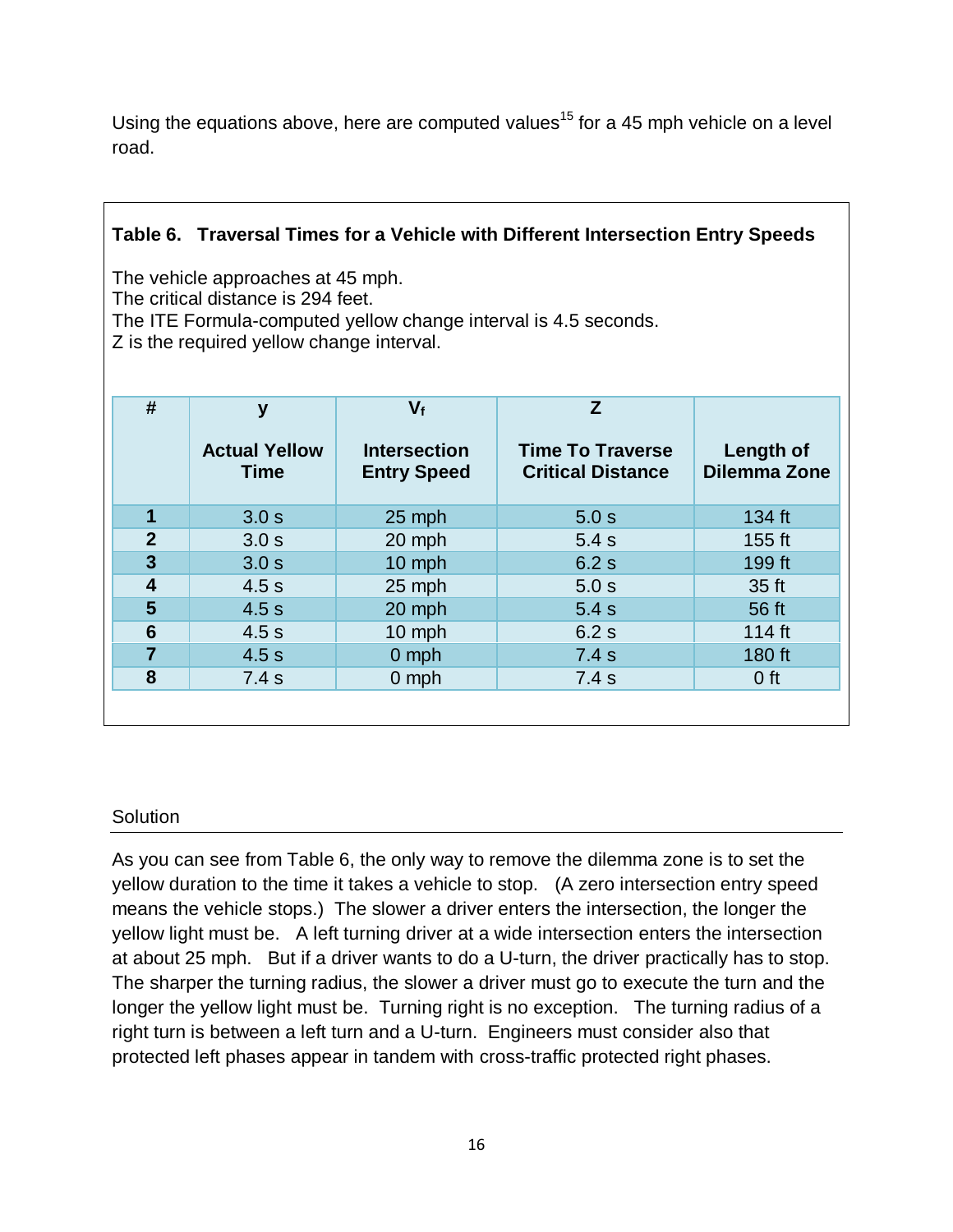| Eq 24. The Solution<br>$Y = t_p + \frac{v_0}{a + Gsin(tan^{-1} g)}$ |                                                                                                                                                                                     |  |
|---------------------------------------------------------------------|-------------------------------------------------------------------------------------------------------------------------------------------------------------------------------------|--|
| <b>Variable</b>                                                     | <b>Description</b>                                                                                                                                                                  |  |
| Y                                                                   | duration of yellow light                                                                                                                                                            |  |
| $t_{p}$                                                             | $perception + reaction + air-brake time$                                                                                                                                            |  |
| $V_0$                                                               | $85th$ percentile velocity of freely-flowing traffic measured at $v_0^2/2[a +$<br>$\sin(\tan^{-1}(g))$ ] from the intersection<br>$v_0 \ge$ posted speed limit                      |  |
| a                                                                   | safe deceleration<br>The value assumes that all vehicles from motorcycles to 18-<br>wheelers have brakes which can exert a force to decelerate the<br>vehicle at rate a.            |  |
| G                                                                   | Earth's gravitational constant                                                                                                                                                      |  |
| $\boldsymbol{g}$                                                    | grade of road (rise over run, negative values are downhill)                                                                                                                         |  |
| $\mathsf{Gsin}(\tan^{-1}(g))$                                       | precise expression for the contribution of Earth's gravity towards a<br>vehicle's deceleration on a hill of grade g.<br>When $g < 0.10$ , Gg $\approx$ Gsin(tan <sup>-1</sup> (g)). |  |

The solution to the entire yellow light problem is simple. It has always been simple. Apply Newton's laws of motion straight up. Equation 24 is a formula drivers can actually obey.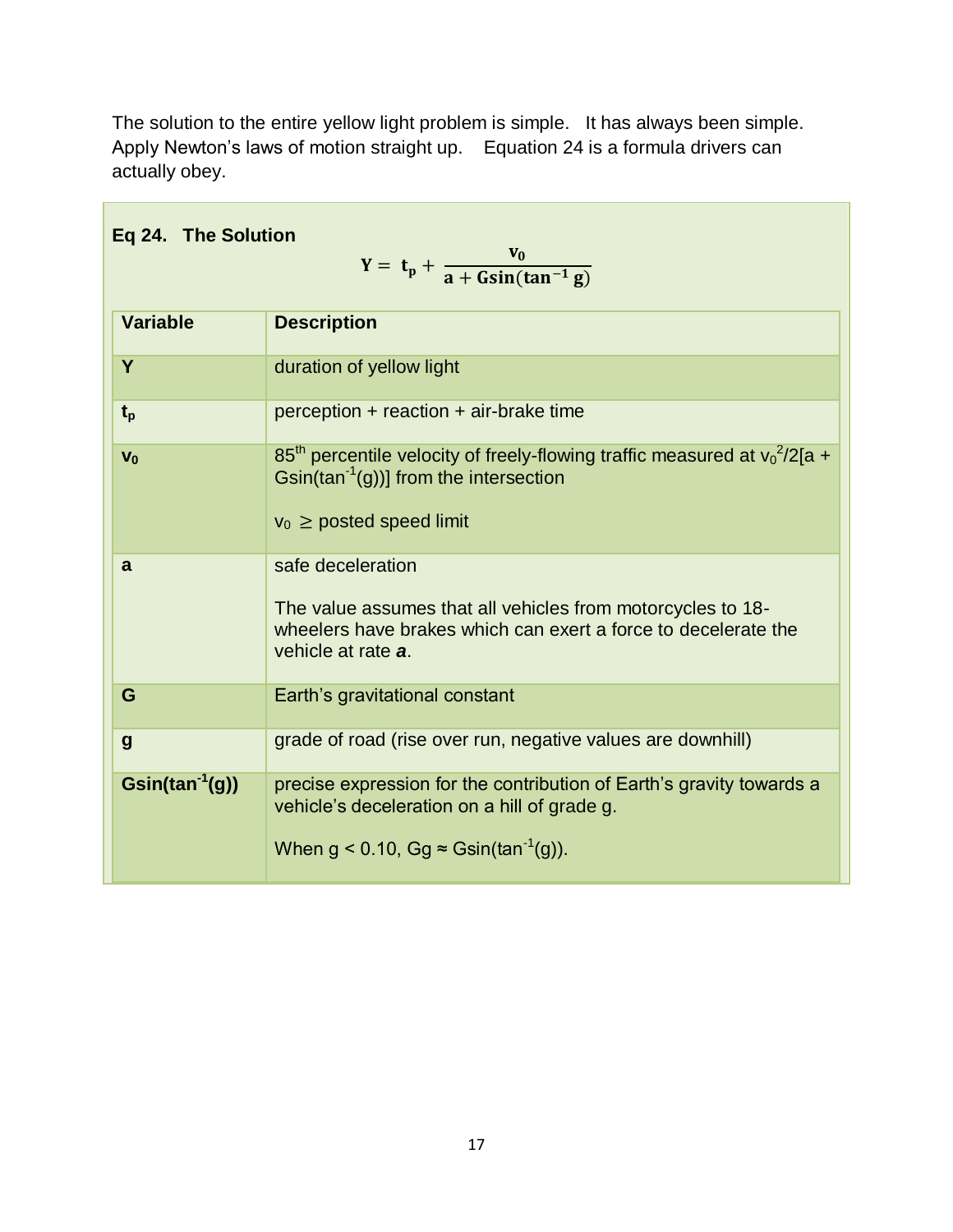#### False Justifications to Short a Turn Yellow Duration

We believe that most traffic engineers misunderstand their own Formula. They assume that the Formula is a sound implementation of physics. Based on that assumption, engineers form reasons rationalizing a short turn yellow. Their reasons do seem intuitive and true, and they would be true had the ITE Formula been real physics. But in the presence of the ITE Formula, intuition and common sense go out the window.

|                         | Table 7. False Justifications for Shorting a Turn Yellow                                                                                                                                                                                                                                                                                                                                                                                                                                                                                                                                                     |
|-------------------------|--------------------------------------------------------------------------------------------------------------------------------------------------------------------------------------------------------------------------------------------------------------------------------------------------------------------------------------------------------------------------------------------------------------------------------------------------------------------------------------------------------------------------------------------------------------------------------------------------------------|
| #                       | <b>Justification</b>                                                                                                                                                                                                                                                                                                                                                                                                                                                                                                                                                                                         |
| $\mathbf 1$             | The driver is already decelerating when the light is green.<br>Rebuttal: While traversing the critical distance, the driver is not necessarily<br>decelerating and the light is not necessarily green. Engineers may get this<br>false assumption from ITE's Determining Vehicle Signal Change and<br>Clearance Intervals <sup>16</sup> .                                                                                                                                                                                                                                                                    |
| $\overline{2}$          | Engineers use the average of the speed limit and the intersection entry<br>speed for input into the Formula. ITE recommends this in Determining<br>Vehicle Signal Change and Clearance Intervals <sup>16</sup> .<br>Rebuttal: But the v in the Formula is the <i>initial</i> velocity at the critical<br>distance. Using an average does all the bad things a short yellow does.                                                                                                                                                                                                                             |
| $\overline{2}$          | Engineers feel that traffic moves slower in the left lane. Feelings were the<br>reason given by the Town of Cary's traffic engineer, David Spencer, in an<br>deposition in the case Ceccarelli vs. Town of Cary <sup>17</sup> to short left turn<br>yellows.<br>Rebuttal: Feelings are arbitrary. The laws of physics are not.                                                                                                                                                                                                                                                                               |
| $\overline{\mathbf{3}}$ | The NCDOT applied the ITE NCSITE Task Force's 20–30 mph velocity <sup>18</sup> for<br>the all-red clearance interval to the yellow change interval formula instead.<br>Rebuttal: The speed the all-red clearance interval requires is different than<br>the speed a yellow change interval requires. An all-red clearance interval<br>requires the slowest speed of vehicles while they travel within the<br>intersection.<br>The yellow change interval requires the approach speed. The approach<br>speed is the 85 <sup>th</sup> percentile speed of freely-flowing traffic <sup>19</sup> at the critical |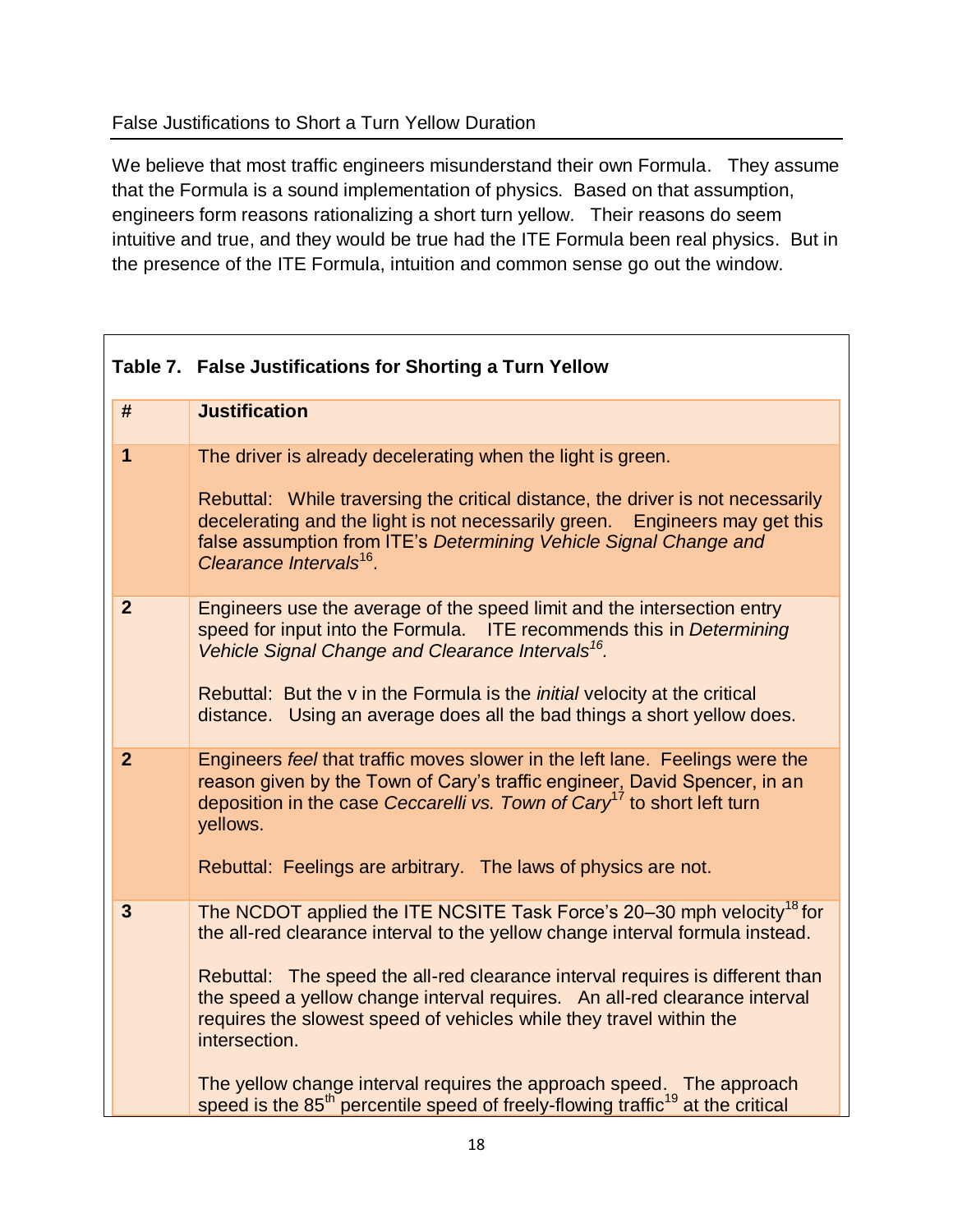|                         | distance from the intersection. The approach speed must equal or exceed<br>the speed limit.                                                                                                                                                                                                                                                                                                                                                                                                                                                                                              |
|-------------------------|------------------------------------------------------------------------------------------------------------------------------------------------------------------------------------------------------------------------------------------------------------------------------------------------------------------------------------------------------------------------------------------------------------------------------------------------------------------------------------------------------------------------------------------------------------------------------------------|
| $\overline{\mathbf{4}}$ | NCDOT traffic engineers got confused by technical writer errors in the<br>NCDOT Signal Design specs <sup>20</sup> . The error implies to traffic engineers all<br>over North Carolina that left-turn intersection entry speeds measured for the<br>purposes of all-red clearance intervals can be applied to yellow change<br>intervals.                                                                                                                                                                                                                                                 |
| 5                       | Traffic engineers consider turning vehicles as vehicles congested in a<br>queue. Engineers use the speed of queued cars as they accelerate toward<br>the intersection <sup>21</sup> .<br>Rebuttal: But using such speeds violates the 85 <sup>th</sup> percentile rule.                                                                                                                                                                                                                                                                                                                  |
| $\overline{7}$          | Traffic engineers systematically sacrifice safety on behalf of traffic capacity.<br>If traffic engineers can squeeze a few more cars through the intersection,<br>even if means forcing cars to run red lights, they will do it <sup>22</sup> .                                                                                                                                                                                                                                                                                                                                          |
| 8                       | At the behest of their bosses and of red light camera companies, traffic<br>engineers reduce the yellow light to 3.0 seconds because the MUTCD spec<br>4D.26 states that 3.0 seconds is the minimum yellow duration <sup>23</sup> . About 8<br>years ago in North Carolina, State legislators passed Session Law 2004-141<br>which takes the focus off of engineering specifications and places it on this<br>$MUTCD$ requirement <sup>24</sup> . The 3 second minimum becomes the legal<br>justification for bad engineering and an avenue of profit for red light camera<br>companies. |

Side by side with justifications to short a yellow light, engineers maintain two main arguments against lengthening a yellow light as we suggest:

 $\mathbf{r}$ 

|   | Table 8. False Arguments Against a Lengthening a Yellow Light                                                            |  |
|---|--------------------------------------------------------------------------------------------------------------------------|--|
| # | <b>Argument</b>                                                                                                          |  |
|   | If engineers make a yellow light too long, drivers will treat the yellow light as if it is a green light <sup>25</sup> . |  |
|   | <b>Rebuttal:</b>                                                                                                         |  |
|   | What is the problem with running yellow lights?                                                                          |  |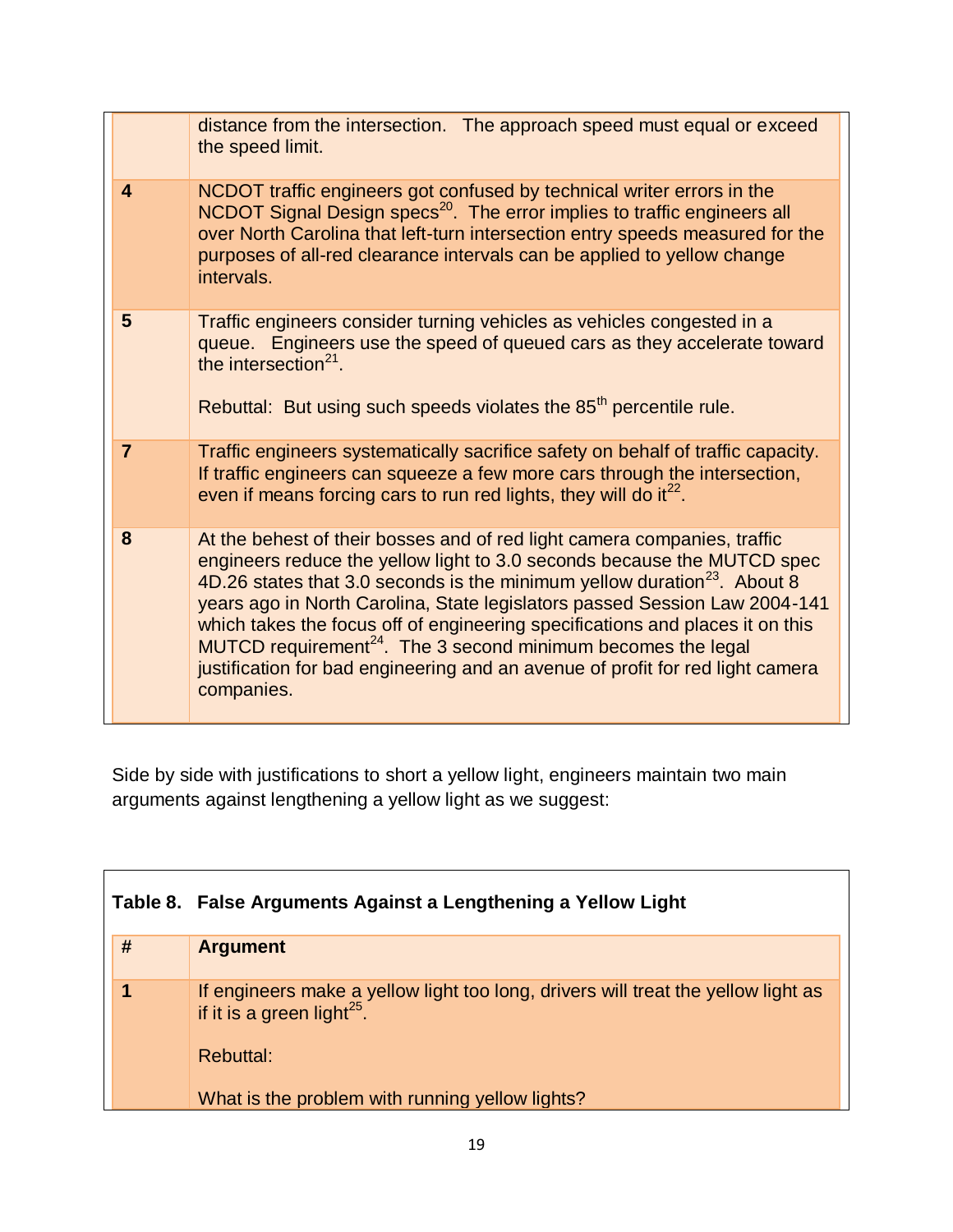|                | Actually, behind the argument are the engineers' expectations of driver<br>behavior under the current engineering standards. The feelings of a long<br>yellow light promoting contrary habits arises from the fact that such habits<br>would be contrary to the bad habits engineers have been teaching drivers<br>for decades.                                                                                                           |
|----------------|-------------------------------------------------------------------------------------------------------------------------------------------------------------------------------------------------------------------------------------------------------------------------------------------------------------------------------------------------------------------------------------------------------------------------------------------|
|                | Since before 1965 engineers have conditioned drivers into wrong-thinking.<br>Engineers have been teaching drivers that the yellow light means gamble<br>with the proffered challenge to beat the light. Engineers teach drivers that<br>the yellow means neither stop nor go and that slowing down leads to running<br>a red light. Then engineers teach drivers that running a red light by a<br>second or two is normal.                |
|                | Engineers unfortunately teach law enforcement that all red light running and<br>crashes are the driver's fault even though engineers force drivers to run red<br>lights by design.                                                                                                                                                                                                                                                        |
|                | What should happen is that yellow should give a clear command to the<br>driver. Instead of the current DMV explanation that "yellow means red is<br>coming" which does not tell the driver what to do, yellow should mean<br>slowing down without penalty is always possible.                                                                                                                                                             |
| $\overline{2}$ | If we make yellow lights longer, we reduce the traffic capacity on the road.                                                                                                                                                                                                                                                                                                                                                              |
|                | It is a capacity versus safety issue. It is cheaper to short a yellow than to<br>add a lane to the roadway.                                                                                                                                                                                                                                                                                                                               |
|                | One of the ways traffic engineers increase a roadway's capacity is to reduce<br>the yellow light duration. The more green time in a given signal cycle allows<br>more cars to move. That means more traffic capacity. If we imagined this<br>practice carried out to its conclusion, we would not see yellow lights<br>anymore. Perhaps red lights would even disappear. All that would be left<br>would be green lights and roundabouts. |

┑

## **Conclusion**

By setting a yellow duration to a time less than the Formula disables drivers from being able to stop safely from the speed limit.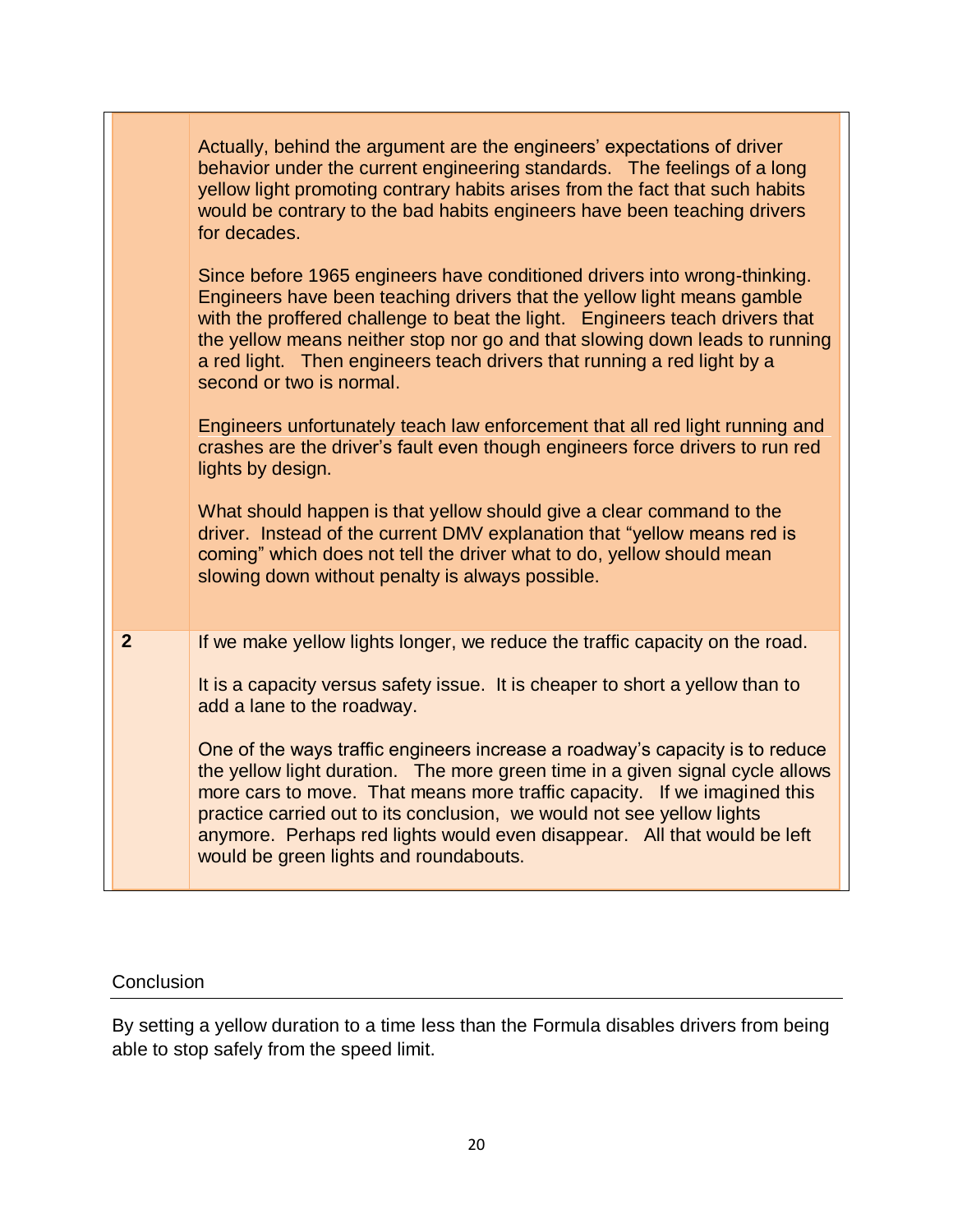By setting a yellow duration to a time less than the Formula for unimpeded straight-thru drivers, engineers create a dilemma zone and force drivers to run a red light.

By setting a yellow duration to the Formula, engineers create a dilemma zone for any drivers who must slow down before proceeding into the intersection. Engineers force certain turning drivers, drivers near intersections with nearby business entrances, drivers at intersections with nearby intersections, drivers near railroad tracks, etc., to run red lights.

By setting a yellow duration to a time less than or equal to  $[(2 \times \text{Formula-time})$ perception time] for unimpeded turning movement, engineers create a dilemma zone that forces drivers to run a red light.

The solution is to replace the ITE Formula with equation 24 and reeducate drivers. That means undoing 50 years of bad engineering practices and the bad driving habits those practices have induced. The yellow light will now mean, "You can always brake without penalty. The duration of the yellow light equals the time it takes for you to stop. Once you see a light turn yellow and you decide to stop, the light will turn red when you arrive at the intersection. (The old behavior is that the light turns red half way toward your arrival at the intersection.) You now have the time to brake for other vehicles and pedestrians that may interfere with your progression. You may drive defensively."

## Authors

Brian Ceccarelli is a science and engineering software consultant in Cary, North Carolina. Mr. Ceccarelli received a B.S. in physics in 1983 from the University of Arizona. Mr. Ceccarelli is a member of the American Physical Society.

Joseph Shovlin is a research scientist at Cree Labs in Research Triangle Park, North Carolina. Dr. Shovlin received his Ph.D. in physics in 1990 from Ohio University.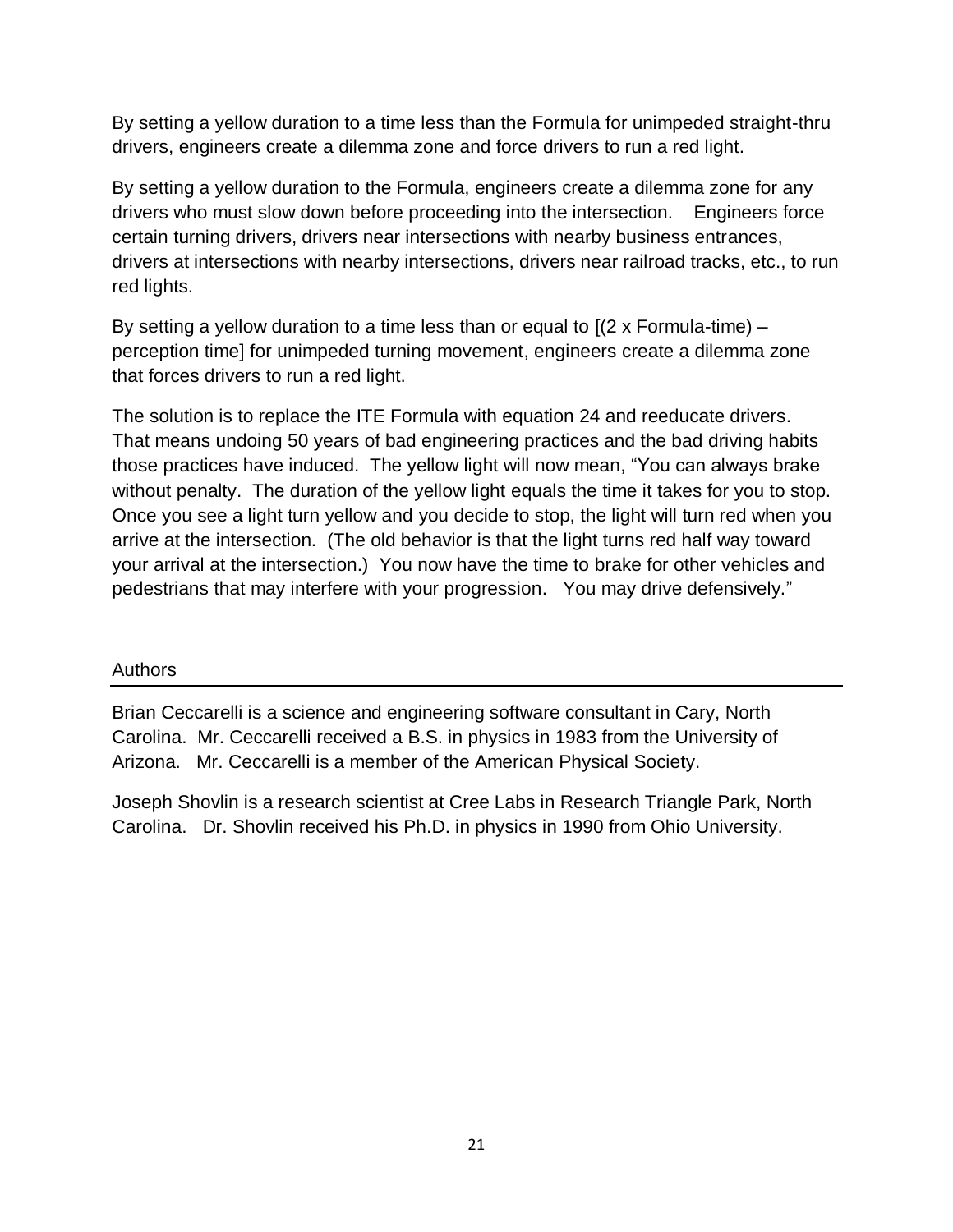#### References

<sup>1</sup> Ceccarelli, Shovlin, *Misapplied Physics in the International Standards that Set Yellow [Light Durations Forces Drivers to Run Red Lights](http://redlightrobber.com/red/links_pdf/Misapplied-Physics-Red-Light-Cameras.pdf)*, Website [http://redlightrobber.com,](http://redlightrobber.com/) (September 18, 2012).

<sup>2</sup> Institute of Transportation Engineers Technical Council, *Determining Vehicle Signal [Change and Clearance Intervals](http://redlightrobber.com/red/links_pdf/ITE-Determining-Vehicle-Signal-Change-Intervals.pdf)*, Task Force 4TF-1, **3** (1994).

3 Tom Urbanik and Peter Koonce, *[The Dilemma with Dilemma Zones](http://redlightrobber.com/red/links_pdf/The-Dilemma-with-Dilemma-Zones.pdf)*, Proceedings, ITE District 6 Annual Meeting, **1** (2007).

<sup>4</sup> Institute of Transportation Engineers, *[Traffic Engineering Handbook](http://redlightrobber.com/red/links_pdf/Traffic-Engineering-Handbook-2010-6th-Edition.pdf)*, 6<sup>th</sup> Edition, Publication TB-010B, **412** (2010).

<sup>5</sup> Institute of Transportation Engineers, *[Traffic Signal Timing Manual](http://redlightrobber.com/red/links_pdf/Traffic-Signal-Timing-Manual-2009-p5-12-13.pdf)*, Publication TB-020, 2009, **5-12** (2009).

<sup>6</sup> American Association of State Highway and Transportation Officials, *[A Policy on](http://redlightrobber.com/red/links_pdf/AASHTO_Perception-Times-Studies.pdf)  [Geometric Design of Highways and Streets](http://redlightrobber.com/red/links_pdf/AASHTO_Perception-Times-Studies.pdf)*, **111** (2004).

<sup>7</sup> Gazis, Herman and Maradudin, GM Research Labs, *[The Problem of the Amber Signal](http://redlightrobber.com/red/links_pdf/The-Problem-of-the-Amber-Signal-Light-in-Traffic-Flow.pdf)  [Light in Traffic Flow](http://redlightrobber.com/red/links_pdf/The-Problem-of-the-Amber-Signal-Light-in-Traffic-Flow.pdf)*, Institute for Operations Research and the Management Sciences, Vol 8, No. 1, **114** (1960).

<sup>8</sup> Gazis, Herman, and Maradudin, **113.**

<sup>9</sup> Gazis, Herman, and Maradudin, **131**.

<sup>10</sup> Gazis, Herman, and Maradudin, **131**.

<sup>11</sup> American Association of State Highway and Transportation Officials, *[A Policy on](http://redlightrobber.com/red/links_pdf/AASHTO_Perception-Times-Studies.pdf)  [Geometric Design of Highways and Streets](http://redlightrobber.com/red/links_pdf/AASHTO_Perception-Times-Studies.pdf)*, **110, 111** (2004).

<sup>12</sup> Transportation Research Institute, *Stopping Sight Distance and Decision Sight [Distance](http://redlightrobber.com/red/links_pdf/Perception-Reaction-Oregon.pdf)*, Oregon State University, **8**, (1997).

<sup>13</sup>Gates, Noyce and Laracuente, *[Analysis of Dilemma Zone Driver Behavior at](http://redlightrobber.com/red/links_pdf/Deceleration-Rates-Wisconsin.pdf)*  **[Signalized Intersections,](http://redlightrobber.com/red/links_pdf/Deceleration-Rates-Wisconsin.pdf) Transportation Research Board Annual Meeting, 9, (2007).** 

<sup>14</sup>Resnick and Halliday, *[Physics](http://redlightrobber.com/red/links_pdf/Freshman-Physics-Kinematic-Equations-of-Motion.pdf)*, John Wiley & Sons, **44,** (1977).

<sup>15</sup> Ceccarelli, *[Short Turns and Yellows Spreadsheet](http://redlightrobber.com/red/links_pdf/Short-Yellows-Cary.zip)* , Website [http://redlightrobber.com,](http://redlightrobber.com/) (September 18, 2012).